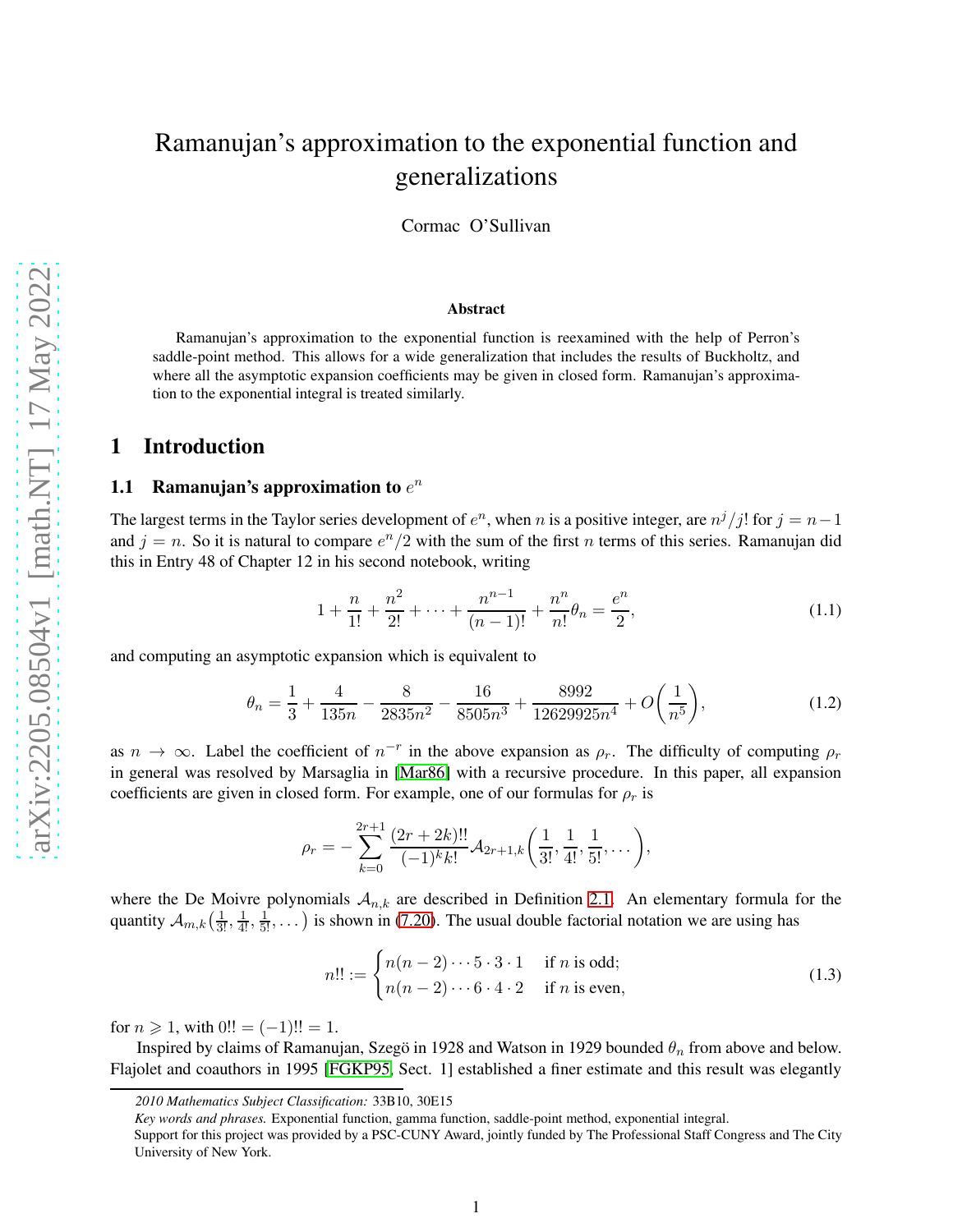reproved and extended by Volkmer [\[Vol08\]](#page-17-2), employing the Lambert  $W$  function. See the discussion of much work related to Entry 48 in [\[Ber89,](#page-17-3) pp. 181–184].

Equation [\(1.1\)](#page-0-0) may be generalized to summing the first  $n + v$  terms of the series:

<span id="page-1-2"></span><span id="page-1-0"></span>
$$
\sum_{j=0}^{n+v-1} \frac{n^j}{j!} + \frac{n^{n+v}}{(n+v)!} \theta_n(v) = \frac{e^n}{2}.
$$
 (1.4)

Ramanujan developed the asymptotics of a related integral, (see [\(3.5\)](#page-4-0) with  $w = 1$ ), as described in [\[Ber89,](#page-17-3) p. 193], and his result is equivalent to

$$
\theta_n(v) = \frac{1}{3} - v + \left(\frac{4}{135} - \frac{v^2(v+1)}{3}\right) \frac{1}{n} - \left(\frac{8}{2835} + \frac{v(9v^4 - 15v^2 - 2v + 4)}{135}\right) \frac{1}{n^2} + O\left(\frac{1}{n^3}\right), \quad (1.5)
$$

for v a fixed integer as  $n \to \infty$ . Our version of [\(1.5\)](#page-1-0) is given in Theorem [4.2.](#page-6-0)

#### 1.2 Further asymptotics

We may also include another natural parameter w. Let n and v be integers with  $n \geq 1$  and  $n + v \geq 0$ . For nonzero  $w \in \mathbb{C}$ , define  $S_n(w; v)$  with

<span id="page-1-3"></span>
$$
e^{nw} = \sum_{j=0}^{n+v-1} \frac{(nw)^j}{j!} + \frac{(nw)^{n+v}}{(n+v)!} S_n(w; v)
$$
 (1.6)

and define the complimentary  $T_n(w; v)$  with

<span id="page-1-1"></span>
$$
e^{nw} = \frac{(nw)^{n+v}}{(n+v)!}T_n(w; v) + \sum_{j=n+v}^{\infty} \frac{(nw)^j}{j!}.
$$
 (1.7)

For  $w = 0$  we may set  $S_n(0; v)$  to be 0, leaving  $T_n(0; v)$  undefined. It is clear from [\(1.7\)](#page-1-1) that  $T_n(w; v)$  can be given as a finite sum:

<span id="page-1-4"></span>
$$
\frac{(nw)^{n+v}}{(n+v)!}T_n(w;v) = \sum_{j=0}^{n+v-1} \frac{(nw)^j}{j!}.
$$
\n(1.8)

Also there is the relation

<span id="page-1-7"></span><span id="page-1-6"></span><span id="page-1-5"></span>
$$
e^{nw} = \frac{(nw)^{n+v}}{(n+v)!} (S_n(w; v) + T_n(w; v)).
$$
\n(1.9)

Our earlier  $\theta_n(v)$  function from [\(1.4\)](#page-1-2) occurs in the  $w = 1$  case:

$$
\theta_n(v) = \frac{S_n(1;v)}{2} - \frac{T_n(1;v)}{2} \tag{1.10}
$$

$$
= S_n(1;v) - \frac{(n+v)!}{2n^{n+v}}e^n = \frac{(n+v)!}{2n^{n+v}}e^n - T_n(1;v).
$$
\n(1.11)

The behavior of  $S_n(w; v)$  and  $T_n(w; v)$  as  $n \to \infty$  are our main results in Theorems [5.3](#page-8-0) and [5.4,](#page-9-0) extending the  $v = 0$  case considered by Buckholtz in [\[Buc63\]](#page-17-4). These asymptotics depend on which of certain regions w lies in; see Figure [1.](#page-2-1) The region X is given by  $\{w \in \mathbb{C} : |we^{1-w}| > 1\}$ . Also  $\{w \in \mathbb{C} : |we^{1-w}| > 1\}$ .  $\mathbb{C}: |we^{1-w}| < 1$  has the disjoint parts Y with  $\text{Re}(w) < 1$  and Z with  $\text{Re}(w) > 1$ . The boundary curves S and T are where  $|we^{1-w}| = 1$  with  $\text{Re}(w) < 1$  and  $\text{Re}(w) > 1$ , respectively. These curves have the parametrization  $t \pm i\sqrt{e^{2t-2}-t^2}$  for  $t \geq -W(1/e) \approx -0.2785$ , using the Lambert W function. Among other things, Szegö showed in [\[Sze24\]](#page-17-5) that z is an accumulation point for the zeros of  $T_n(w; 1)$  as  $n \to \infty$ if and only if  $z \in S \cup \{1\}$ ; this is the Szegö curve.

Perron's saddle-point method is reviewed in section [2,](#page-2-2) and all the asymptotic expansions in this paper are proved as applications of this theory. Our work also naturally includes the following version of Stirling's approximation.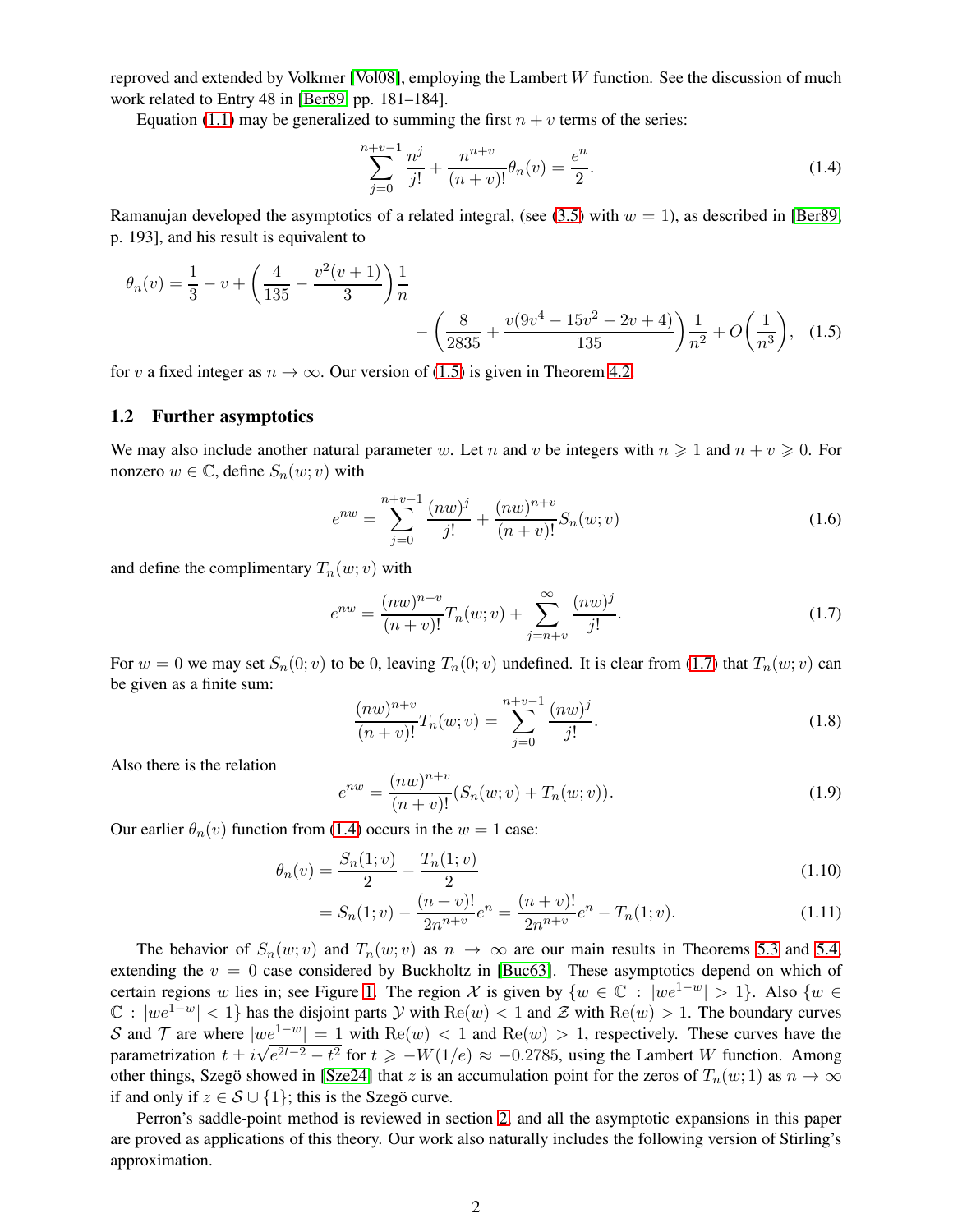

<span id="page-2-1"></span>Figure 1: Partitioning the w-plane into  $\mathcal{X} \cup \mathcal{Y} \cup \mathcal{Z} \cup \mathcal{S} \cup \mathcal{T} \cup \{1\}$ 

<span id="page-2-3"></span>**Proposition 1.1.** *Let v be any complex number. As real*  $n \to \infty$ *,* 

<span id="page-2-7"></span>
$$
\Gamma(n+v+1) = \sqrt{2\pi n} \frac{n^{n+v}}{e^n} \left( 1 + \frac{\gamma_1(v)}{n} + \frac{\gamma_2(v)}{n^2} + \dots + \frac{\gamma_{R-1}(v)}{n^{R-1}} + O\left(\frac{1}{n^R}\right) \right),\tag{1.12}
$$

*for an implied constant depending only on* R *and* v*, with*

<span id="page-2-6"></span>
$$
\gamma_r(v) = \sum_{m=0}^{2r} (-1)^m {v \choose 2r-m} \sum_{k=0}^m \frac{(2r+2k-1)!!}{(-1)^k k!} \mathcal{A}_{m,k} \left( \frac{1}{3}, \frac{1}{4}, \frac{1}{5}, \dots \right). \tag{1.13}
$$

The same techniques are used in the final section to examine Ramanujan's approximation to the exponential integral  $Ei(n)$ , which may be defined as a Cauchy principal value:

<span id="page-2-10"></span>
$$
\operatorname{Ei}(n) := \lim_{\varepsilon \to 0^+} \left( \int_{-\infty}^{-\varepsilon} \frac{e^t}{t} dt + \int_{\varepsilon}^n \frac{e^t}{t} dt \right). \tag{1.14}
$$

We describe there an unexplained connection between these approximations to  $Ei(n)$  and  $e^n$ .

#### <span id="page-2-2"></span>2 De Moivre polynomials and the saddle-point method

<span id="page-2-0"></span>**Definition 2.1.** *For integers n, k with*  $k \ge 0$ *, the* De Moivre polynomial  $A_{n,k}(a_1, a_2, \ldots)$  *is defined by* 

$$
(a_1x + a_2x^2 + a_3x^3 + \cdots)^k = \sum_{n \in \mathbb{Z}} \mathcal{A}_{n,k}(a_1, a_2, a_3, \dots) x^n \qquad (k \in \mathbb{Z}_{\geqslant 0}).
$$
 (2.1)

Many properties of these polynomials are assembled in [\[O'S\]](#page-17-6). Clearly  $A_{n,k}(a_1, a_2, a_3, ...) = 0$  if  $n < k$ . If  $n \geq k$  then

<span id="page-2-8"></span>
$$
\mathcal{A}_{n,k}(a_1, a_2, a_3, \dots) = \sum_{\substack{1j_1+2j_2+\dots+mj_m=n\\j_1+j_2+\dots+j_m=k}} \binom{k}{j_1, j_2, \dots, j_m} a_1^{j_1} a_2^{j_2} \cdots a_m^{j_m},
$$
\n(2.2)

where  $m = n - k + 1$  and the sum is over all possible  $j_1, j_2, ..., j_m \in \mathbb{Z}_{\geqslant 0}$ . It is a polynomial in  $a_1, a_2, \ldots, a_m$  of homogeneous degree k with positive integer coefficients. As in [\[O'S,](#page-17-6) Sect. 2], we have the relations

<span id="page-2-9"></span><span id="page-2-5"></span><span id="page-2-4"></span>
$$
\mathcal{A}_{n,k}(0, a_1, a_2, a_3, \dots) = \mathcal{A}_{n-k,k}(a_1, a_2, a_3, \dots),
$$
\n(2.3)

$$
\mathcal{A}_{n,k}(ca_1, ca_2, ca_3, \dots) = c^k \mathcal{A}_{n,k}(a_1, a_2, a_3, \dots),
$$
\n(2.4)

$$
\mathcal{A}_{n,k}(ca_1, c^2a_2, c^3a_3, \dots) = c^n \mathcal{A}_{n,k}(a_1, a_2, a_3, \dots). \tag{2.5}
$$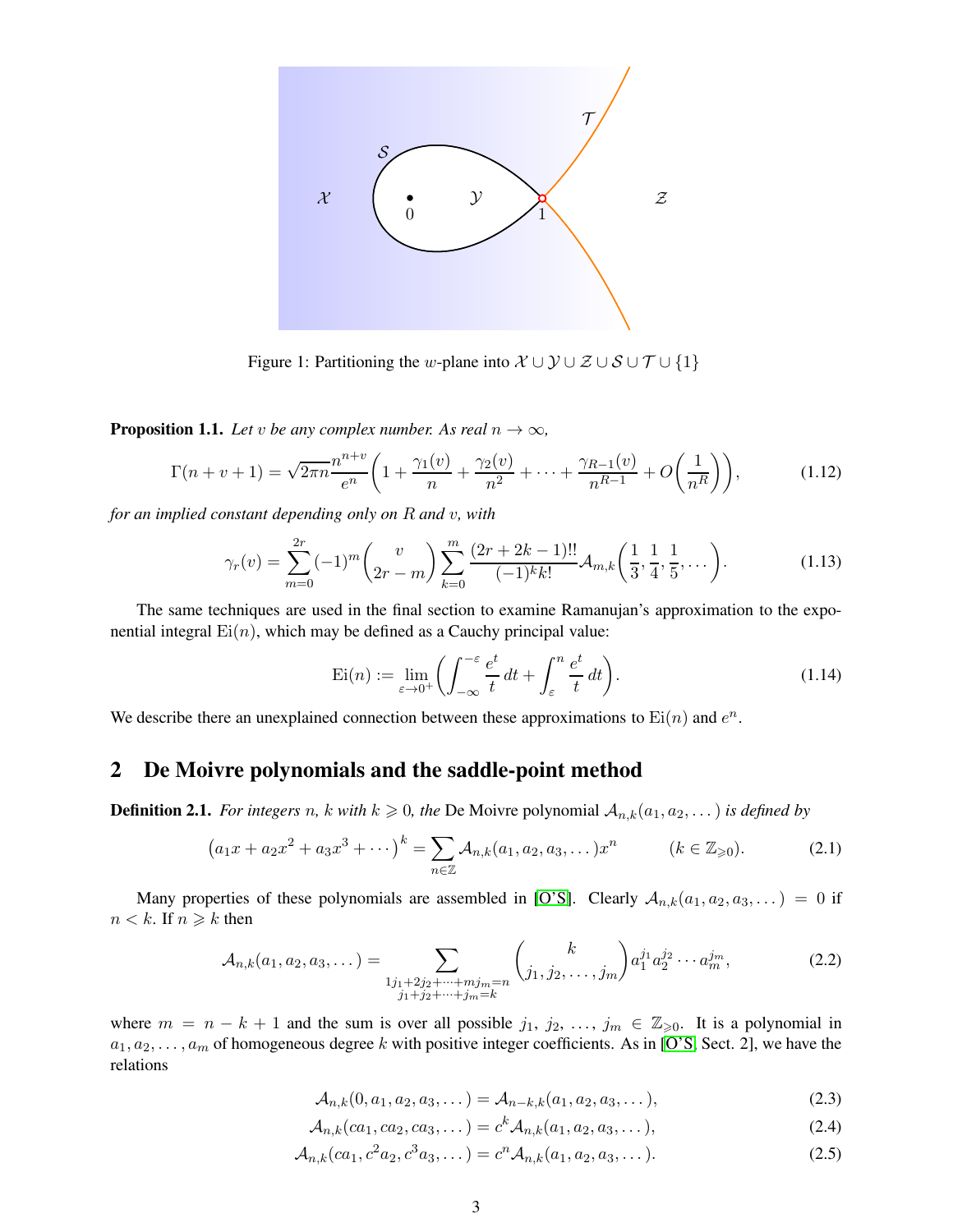In the paper [\[O'S19\]](#page-17-7) we give a detailed description of Perron's saddle-point method from [\[Per17\]](#page-17-8). The main result requires the following assumptions and definitions.

<span id="page-3-0"></span>**Assumptions 2.2.** Let B be a neighborhood of  $z_0 \in \mathbb{C}$  and C a contour of integration containing  $z_0$ . Assume *that* C lies in a bounded region of  $\mathbb C$  and is parameterized by a continuous function  $c : [0,1] \to \mathbb C$  *that has a continuous derivative except at a finite number of points. Suppose*  $p(z)$  *and*  $q(z)$  *are holomorphic functions on a domain containing*  $\mathcal{B} \cup \mathcal{C}$ *. We assume*  $p(z)$  *is not constant and hence there must exist*  $\mu \in \mathbb{Z}_{\geq 1}$  *and*  $p_0 \in \mathbb{C}_{\neq 0}$  *so that* 

$$
p(z) = p(z_0) - p_0(z - z_0)^{\mu} (1 - \phi(z)) \qquad (z \in \mathcal{B})
$$
 (2.6)

*with*  $\phi$  *holomorphic on*  $\beta$  *and*  $\phi(z_0) = 0$ *. We will need the* steepest-descent angles

$$
\theta_{\ell} := -\frac{\arg(p_0)}{\mu} + \frac{2\pi\ell}{\mu} \qquad (\ell \in \mathbb{Z}).\tag{2.7}
$$

*Assume that*  $\mathcal{B}, \mathcal{C}, p(z), q(z)$  *and*  $z_0$  *are independent of*  $n > 0$ *. Finally, let*  $K_q$  *be a bound for*  $|q(z)|$  *on* B ∪ C*.*

<span id="page-3-2"></span>Theorem 2.3. (Perron's method for a holomorphic integrand with contour starting at a maximum.) *Suppose that Assumptions* [2.2](#page-3-0) *hold, with* C *a contour from*  $z_0$  *to*  $z_1$  *in*  $\mathbb C$  *where*  $z_0 \neq z_1$ *. Suppose that* 

$$
Re(p(z)) < Re(p(z_0)) \quad for all \quad z \in \mathcal{C}, \ z \neq z_0.
$$
 (2.8)

*We may choose*  $k \in \mathbb{Z}$  *so that the initial part of* C *lies in the sector of angular width*  $2\pi/\mu$  *about*  $z_0$  *with bisecting angle*  $\theta_k$ *. Then for every*  $S \in \mathbb{Z}_{\geqslant 0}$ *, we have* 

<span id="page-3-1"></span>
$$
\int_{\mathcal{C}} e^{n \cdot p(z)} q(z) dz = e^{n \cdot p(z_0)} \left( \sum_{s=0}^{S-1} \Gamma\left(\frac{s+1}{\mu}\right) \frac{\alpha_s \cdot e^{2\pi i k (s+1)/\mu}}{n^{(s+1)/\mu}} + O\left(\frac{K_q}{n^{(S+1)/\mu}}\right) \right) \tag{2.9}
$$

 $as n \to \infty$  *where the implied constant in* [\(2.9\)](#page-3-1) *is independent of* n *and* q. The numbers  $\alpha_s$  *depend only on* s,  $p, q$  and  $z_0$ *.* 

Theorem [2.3](#page-3-2) is [\[O'S19,](#page-17-7) Thm. 1.2] and the next proposition is [\[O'S19,](#page-17-7) Prop. 7.2]. Write the Taylor expansions of p and q at  $z_0$  as

<span id="page-3-3"></span>
$$
p(z) - p(z_0) = -\sum_{s=0}^{\infty} p_s (z - z_0)^{s + \mu}, \qquad q(z) = \sum_{s=0}^{\infty} q_s (z - z_0)^s.
$$
 (2.10)

<span id="page-3-4"></span>Proposition 2.4. *The numbers needed in Theorem [2.3](#page-3-2) have the explicit formula*

<span id="page-3-5"></span>
$$
\alpha_s = \frac{1}{\mu} p_0^{-(s+a)/\mu} \sum_{m=0}^s q_{s-m} \sum_{j=0}^m \binom{-(s+a)/\mu}{j} A_{m,j} \left(\frac{p_1}{p_0}, \frac{p_2}{p_0}, \dots\right),\tag{2.11}
$$

*for* a = 1*. (We will need an extension of this later, requiring more general* a *values.)*

## 3 Initial results for  $S_n(w; v)$  and  $T_n(w; v)$

Define

$$
p(z) = p(w; z) := w(1 - z) + \log z.
$$
\n(3.1)

For w, v in  $\mathbb C$  with  $w \neq 0$  and positive real n, we will need the function

$$
\frac{1}{(nw)^{n+v}} = e^{-(n+v)\log(nw)} = e^{-(n+v)\log n} \cdot e^{-(n+v)\log w},
$$
\n(3.2)

where log w is evaluated using the principle branch of the logarithm with arguments in  $(-\pi, \pi]$ .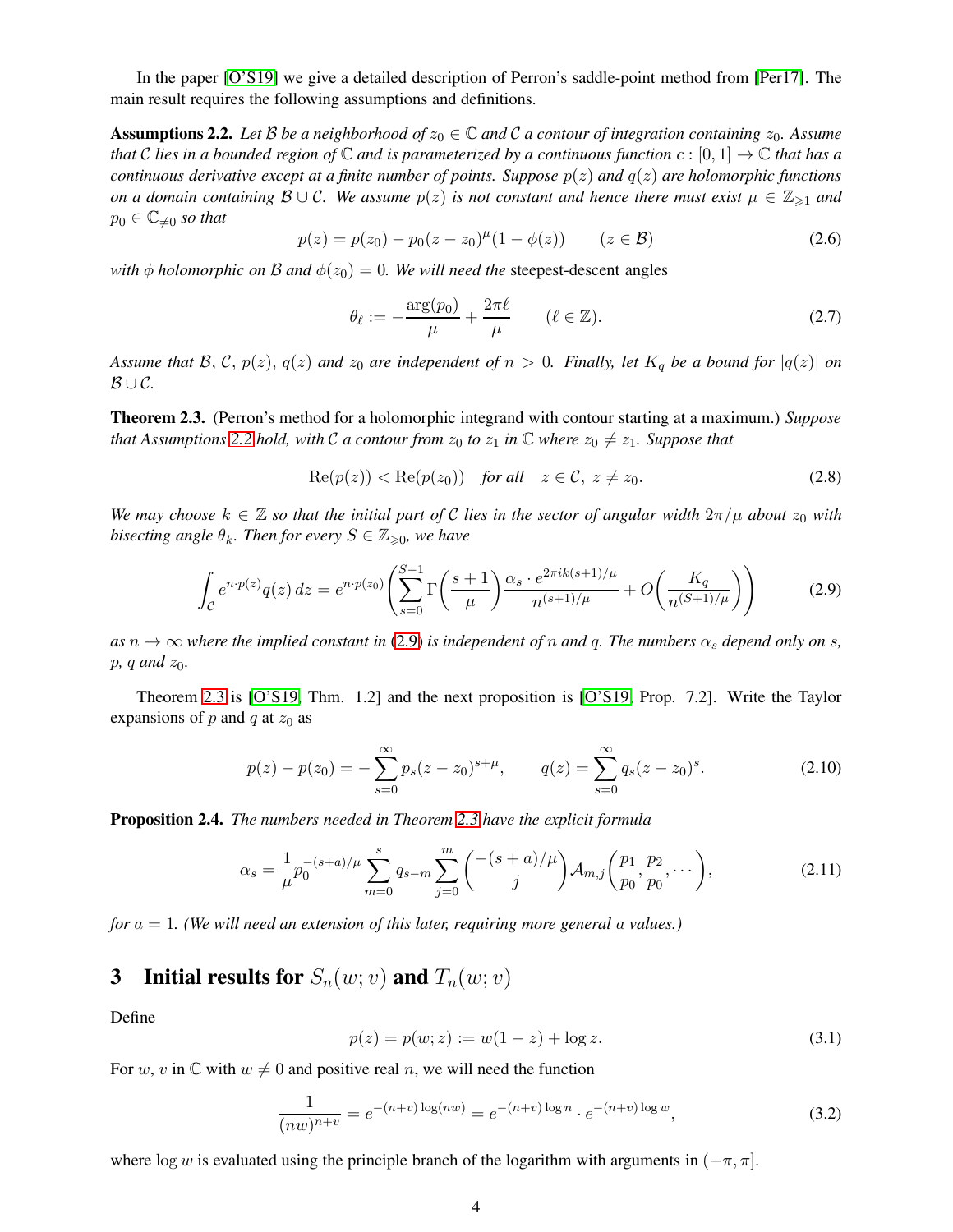<span id="page-4-6"></span>**Lemma 3.1.** *The following formulas can be used to extend the definitions* [\(1.6\)](#page-1-3) *and* [\(1.7\)](#page-1-1) *of*  $S_n(w; v)$  *and*  $T_n(w; v)$  *to all* w, v in  $\mathbb C$  *and* n in  $\mathbb R$  *with*  $n > 0$  *and*  $\text{Re}(n + v) > -1$ *:* 

$$
S_n(w; v) = 1 + nw \int_0^1 e^{n \cdot p(z)} z^v dz,
$$
\n(3.3)

$$
T_n(w; v) = \frac{e^{nw}}{(nw)^{n+v}} \Gamma(n+v+1) - S_n(w; v) \qquad (w \neq 0).
$$
 (3.4)

*As functions of* w,  $S_n(w; v)$  *is entire and*  $T_n(w; v)$  *is holomorphic outside*  $(-\infty, 0]$ *.* 

*Proof.* We first assume that n and v are integers with  $n \ge 1$  and  $n + v \ge 0$ . Then for nonzero  $w \in \mathbb{C}$  the integral

<span id="page-4-4"></span><span id="page-4-3"></span><span id="page-4-0"></span>
$$
\int_0^\infty e^{-t} \left(1 + \frac{t}{nw}\right)^{n+v} dt
$$
\n(3.5)

is absolutely convergent and by the binomial theorem it equals

$$
\sum_{j=0}^{n+v} \binom{n+v}{j} \int_0^\infty e^{-t} \left(\frac{t}{nw}\right)^j dt = \frac{(n+v)!}{(nw)^{n+v}} \sum_{j=0}^{n+v} \frac{(nw)^j}{j!}.
$$

Hence [\(1.8\)](#page-1-4) implies that [\(3.5\)](#page-4-0) equals  $1 + T_n(w; v)$ . With a change of variables,

<span id="page-4-1"></span>
$$
1 + T_n(w; v) = nw \int_{\mathcal{D}} e^{-nwz} (1+z)^{n+v} dz = nw \int_{1+\mathcal{D}} e^{nw(1-z)} z^{n+v} dz
$$
 (3.6)

for  $D = D_w$  the line from 0 through  $1/w$  to infinity. Next,

<span id="page-4-5"></span><span id="page-4-2"></span>
$$
\frac{e^{nw}}{(nw)^{n+v}}(n+v)! = \frac{e^{nw}}{(nw)^{n+v}} \int_0^\infty e^{-t}t^{n+v} dt
$$

$$
= \frac{e^{nw}}{(nw)^{n+v}} n w \int_{\mathcal{D}} e^{-nwz} (nwz)^{n+v} dz
$$

$$
= nw \int_{\mathcal{D}} e^{nw(1-z)} z^{n+v} dz.
$$
(3.7)

From [\(1.9\)](#page-1-5), [\(3.6\)](#page-4-1) and [\(3.7\)](#page-4-2), writing  $\Gamma(n + v + 1)$  for  $(n + v)!$ ,

$$
S_n(w; v) = \frac{e^{nw}}{(nw)^{n+v}} \Gamma(n+v+1) - T_n(w; v)
$$
  
= 1 + nw  $\int_{\mathcal{D}} e^{nw(1-z)} z^{n+v} dz - nw \int_{1+\mathcal{D}} e^{nw(1-z)} z^{n+v} dz.$  (3.8)

Integrating this holomorphic integrand around a closed contour gives zero, and so a limiting argument implies [\(3.3\)](#page-4-3) for nonzero  $w \in \mathbb{C}$  and integers n, v with  $n \geq 1$  and  $n + v \geq 0$ . Now the integral in (3.3) converges to an entire function of w for all n, v with Re(n + v) > −1, extending the definition of  $S_n(w; v)$ . Also [\(3.4\)](#page-4-4) follows from (3.8), allowing the definition of  $T_n(w; v)$  to be extended. follows from [\(3.8\)](#page-4-5), allowing the definition of  $T_n(w; v)$  to be extended.

<span id="page-4-9"></span>**Lemma 3.2.** *Let* w, v *be* in  $\mathbb{C}$ *. As real*  $n \to \infty$ *,* 

<span id="page-4-7"></span>
$$
S_n(w; v) = 1 + nw \int_{1/2}^1 e^{n \cdot p(z)} z^v \, dz + O\Big(2^{-n/20}\Big) \qquad (\text{Re}(w) \leq 1), \tag{3.9}
$$

<span id="page-4-8"></span>
$$
T_n(w; v) = -1 + nw \int_1^{3/2} e^{n \cdot p(z)} z^v dz + O(e^{-n/30}) \qquad (\text{Re}(w) \ge 1), \tag{3.10}
$$

*for implied constants depending only on* w *and* v*.*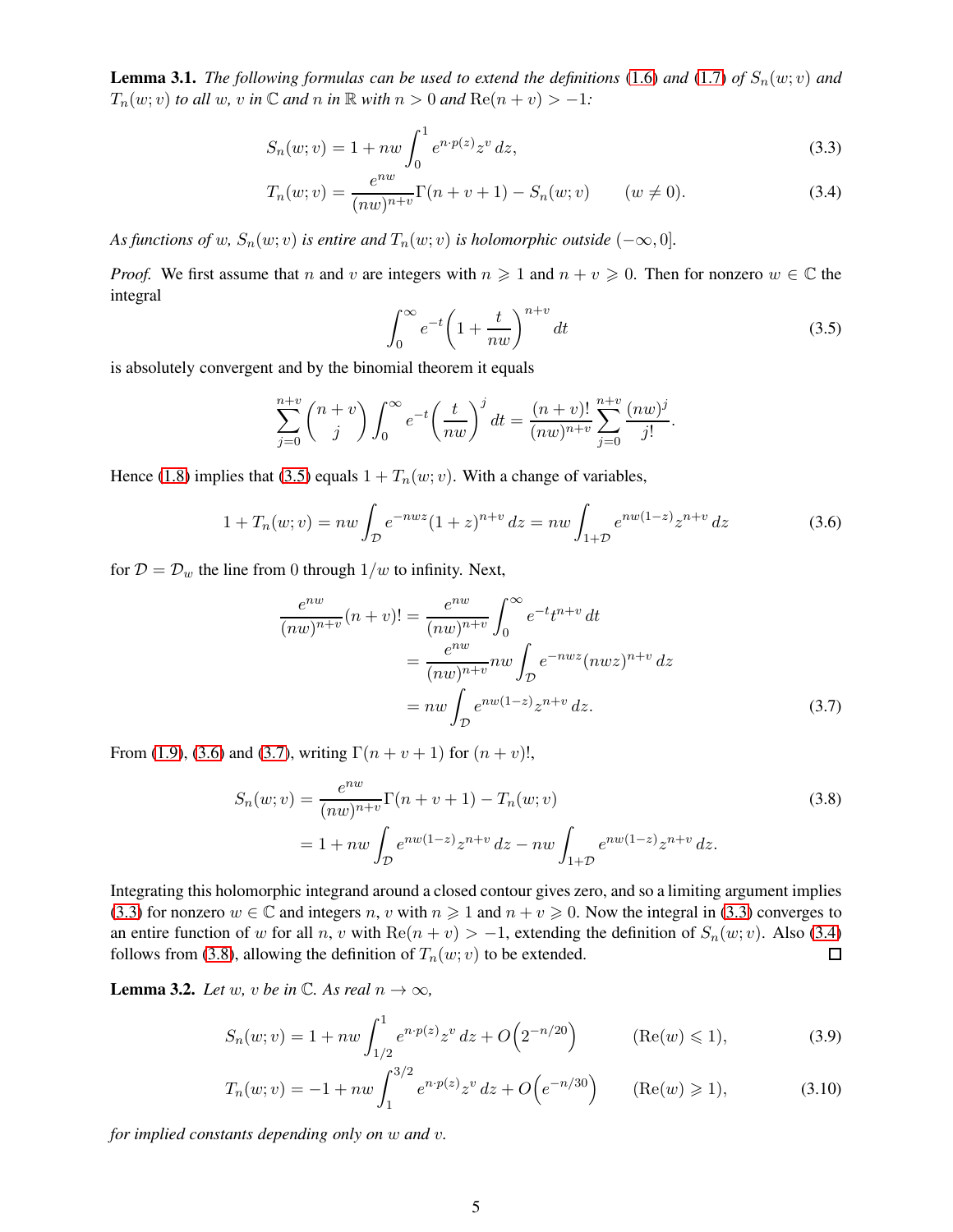*Proof.* With Lemma [3.1,](#page-4-6) to demonstrate [\(3.9\)](#page-4-7) we must bound

<span id="page-5-3"></span>
$$
nw \int_0^{1/2} e^{n \cdot p(z)} z^v \, dz \ll n \int_0^{1/2} \left( e^{\text{Re}(w)(1-z)} z \right)^n z^{\text{Re}(v)} \, dz. \tag{3.11}
$$

Use the inequality  $e^{1-z}z \leqslant z^{1/10}$  for  $0 \leqslant z \leqslant 1/2$  to continue, with

$$
n\int_0^{1/2} z^{n/10 + \text{Re}(v)} dz \ll n \int_0^{1/2} z^{n/20} dz,
$$

for *n* large enough that  $n/20 + \text{Re}(v) \ge 0$ , and we obtain [\(3.9\)](#page-4-7).

For [\(3.10\)](#page-4-8) we claim first that when  $\text{Re}(w) \ge 1$  and n is large enough,

<span id="page-5-4"></span>
$$
T_n(w; v) = -1 + nw \int_1^{\infty} e^{n \cdot p(z)} z^v dz,
$$
\n(3.12)

and by [\(3.4\)](#page-4-4) this is true if we can establish

<span id="page-5-2"></span>
$$
\frac{e^{nw}}{(nw)^{n+v}}\Gamma(n+v+1) = nw \int_0^\infty e^{n\cdot p(z)} z^v dz.
$$
\n(3.13)

But we have

<span id="page-5-1"></span>
$$
\frac{e^{nw}}{(nw)^{n+v}}\Gamma(n+v+1) = \frac{e^{nw}}{(nw)^{n+v}}\int_0^\infty e^{-t}t^{n+v} dt = nw \int_{\mathcal{D}} e^{nw(1-z)}z^{n+v} dz,
$$
 (3.14)

with  $\mathcal{D} = \mathcal{D}_w$  the line from 0 through  $1/w$  to infinity. Let  $\beta := \arg(w)$ . Then  $|\beta| < \pi/2$  and we also have  $arg(1/w) = -\beta$ . In the usual way, the line of integration D may be moved to the positive real axis after checking some growth estimates as follows. Let  $\mathcal{D}_1$  be the path from  $R_1 > 0$  to  $R_2 > R_1$ . Then  $\mathcal{D}_2$  is the arc of radius  $R_2$  from  $R_2$  to  $R_2e^{-i\beta}$ . Next  $\mathcal{D}_3$  is the line from  $R_2e^{-i\beta}$  to  $R_1e^{-i\beta}$ , coinciding with part of  $\mathcal{D}$ , and lastly  $\mathcal{D}_4$  is the arc of radius  $R_1$  from  $R_1e^{-i\beta}$  to  $R_1$ . Integrating  $e^{nw(1-z)}z^{n+v}$  around the closed path made up of  $\mathcal{D}_1$ ,  $\mathcal{D}_2$ ,  $\mathcal{D}_3$  and  $\mathcal{D}_4$  gives zero since it is holomorphic on the interior. Writing  $w = |w|e^{i\beta}$  and  $z = Re^{i\theta}$ , we may bound the integrals over the arcs  $\mathcal{D}_2$  and  $\mathcal{D}_4$  with

$$
\left| e^{nw(1-z)} z^{n+v} \right| \leqslant e^{n|w|(\cos(\beta) - R\cos(\beta + \theta))} R^{n + \text{Re}(v)}
$$
  

$$
\leqslant e^{n|w| \cos(\beta)(1-R)} R^{n + \text{Re}(v)}
$$

since  $\theta$  is between  $-\beta$  and 0. Therefore, for  $R = R_2$ ,

<span id="page-5-0"></span>
$$
nw \int_{\mathcal{D}_2} e^{nw(1-z)} z^{n+v} dz \ll n e^{n|w|\cos(\beta)(1-R_2)} R_2^{n+\text{Re}(v)+1}.
$$
 (3.15)

As  $cos(\beta) > 0$  we see that [\(3.15\)](#page-5-0) goes to zero as  $R_2 \to \infty$ . Also the integral over  $\mathcal{D}_4$  goes to zero as  $R = R_1 \rightarrow 0$  in [\(3.15\)](#page-5-0) when n is large enough that  $n + \text{Re}(v) + 1 > 0$ . Hence [\(3.14\)](#page-5-1) implies [\(3.13\)](#page-5-2) as we wanted.

Lastly we argue as in [\(3.11\)](#page-5-3) to bound the part of the integral [\(3.12\)](#page-5-4) with  $z \geq 3/2$ . Use that  $e^{1-z}z \leq$  $e^{-z/20}$  when  $z \geqslant 3/2$  to show

$$
nw \int_{3/2}^{\infty} e^{n \cdot p(z)} z^v \, dz \ll n \int_{3/2}^{\infty} e^{-nz/20} z^{\text{Re}(v)} \, dz.
$$

For *n* large enough that  $e^{-nz/40}z^{\text{Re}(v)} \leq 1$  when  $3/2 \leq z$ , we may replace the last integrand by  $e^{-nz/40}$  and complete the proof of [\(3.10\)](#page-4-8).  $\Box$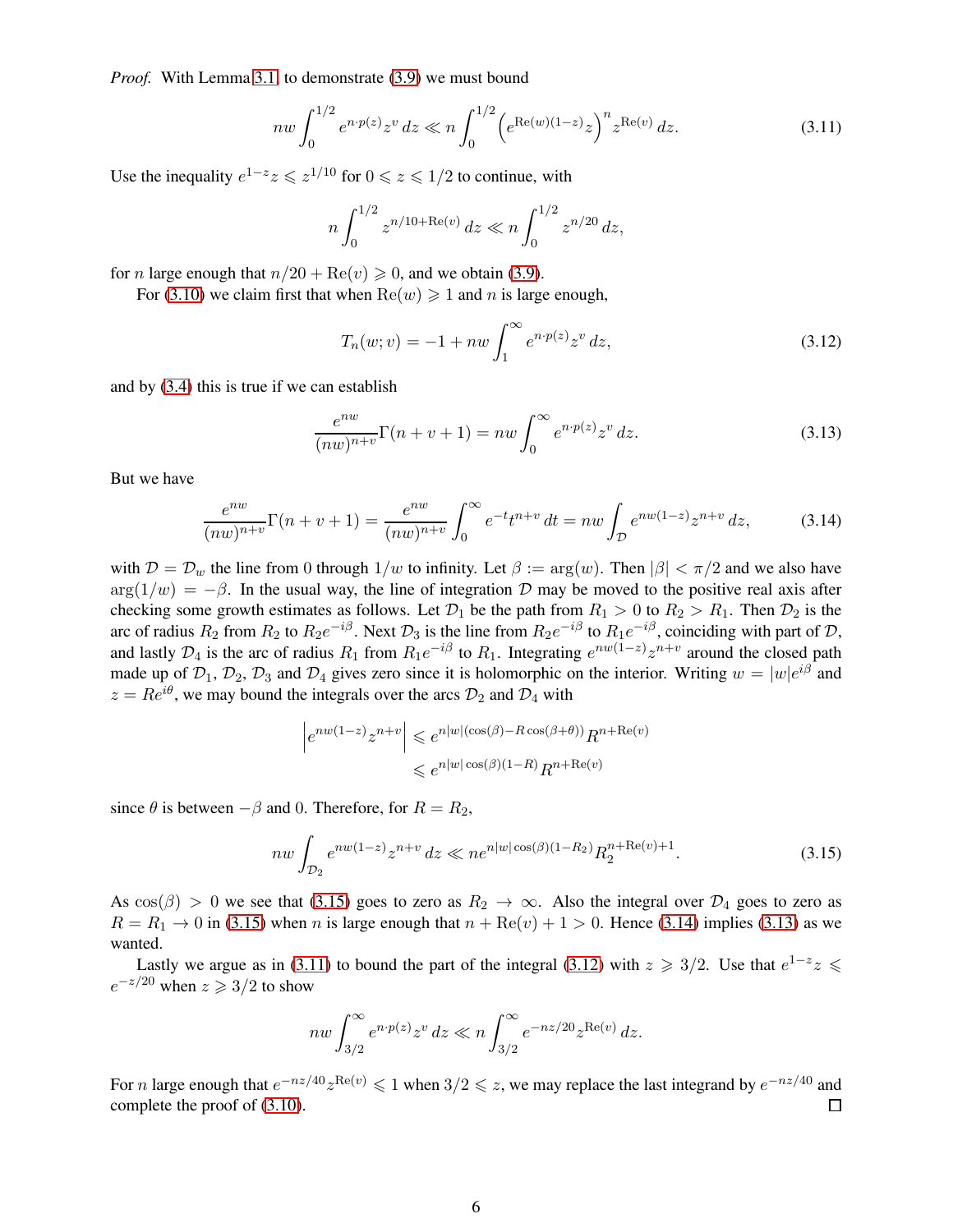#### <span id="page-6-10"></span>4 The case  $w = 1$

In this section we set  $w = 1$  so that  $p(z) = p(1; z) = 1 - z + \log z$ .

<span id="page-6-4"></span>**Proposition 4.1.** *Let* S *be a fixed positive integer.* As  $n \to \infty$ 

$$
\int_{1/2}^{1} e^{n \cdot p(z)} z^v \, dz = \sum_{s=0}^{S-1} \Gamma\left(\frac{s+1}{2}\right) \frac{(-1)^s \beta_s(v)}{n^{(s+1)/2}} + O\left(\frac{1}{n^{(S+1)/2}}\right),\tag{4.1}
$$

$$
\int_{1}^{3/2} e^{n \cdot p(z)} z^v \, dz = \sum_{s=0}^{S-1} \Gamma\left(\frac{s+1}{2}\right) \frac{\beta_s(v)}{n^{(s+1)/2}} + O\left(\frac{1}{n^{(S+1)/2}}\right),\tag{4.2}
$$

*for*

<span id="page-6-2"></span>
$$
\beta_s(v) = \sum_{m=0}^s (-1)^m {v \choose s-m} \sum_{k=0}^m 2^{(s-1)/2+k} {-s+1/2 \choose k} \mathcal{A}_{m,k} \left( \frac{1}{3}, \frac{1}{4}, \frac{1}{5}, \dots \right). \tag{4.3}
$$

*Proof.* We see that  $p(z)$  is holomorphic away from  $z = 0$ . Let  $z_0 = 1$  with  $p(1) = 0$  and we have the Taylor expansion about 1:

<span id="page-6-3"></span><span id="page-6-1"></span>
$$
p(z) - p(1) = -\sum_{j=2}^{\infty} \frac{(-1)^j}{j} (z - 1)^j.
$$

According to our setup with Assumptions [2.2](#page-3-0) and [\(2.10\)](#page-3-3),  $q(z) = z^v$  and

<span id="page-6-6"></span>
$$
p_s = (-1)^s / (s+2), \quad p_0 = 1/2, \quad \mu = 2, \quad \theta_\ell = \pi \ell, \quad q_s = \begin{pmatrix} v \\ s \end{pmatrix}.
$$
 (4.4)

For the integral in [\(4.1\)](#page-6-1) we may apply Theorem [2.3](#page-3-2) with C the interval from 1 to  $1/2$  since  $\text{Re}(p(z))$  has its maximum at  $z = 1$ . The initial part of C lies in the sector with bisecting angle  $\theta_1 = \pi$ , since the contour is moving left, and we need  $k = 1$  in [\(2.9\)](#page-3-1). This means that

$$
\int_{1}^{1/2} e^{n \cdot p(z)} dz = \sum_{s=0}^{S-1} \Gamma\left(\frac{s+1}{2}\right) \frac{\alpha_s \cdot (-1)^{(s+1)}}{n^{(s+1)/2}} + O\left(\frac{1}{n^{(S+1)/2}}\right)
$$

and  $\beta_s(v) = \alpha_s$  is computed with Proposition [2.4](#page-3-4) to get [\(4.3\)](#page-6-2).

The integral [\(4.2\)](#page-6-3) is handled the same way, the only difference being that the contour is moving right into the sector with bisecting angle  $\theta_0 = 0$ , and so  $k = 0$  is needed in [\(2.9\)](#page-3-1).  $\Box$ 

With [\(1.10\)](#page-1-6), [\(1.11\)](#page-1-7) and Lemma [3.1,](#page-4-6) we may extend the definition of  $\theta_n(v)$  to all  $n > 0$  and  $v \in \mathbb{C}$  with  $\text{Re}(n + v) > -1$  using

$$
\theta_n(v) = S_n(1; v) - \frac{e^n}{2n^{n+v}} \Gamma(n+v+1)
$$
\n(4.5)

<span id="page-6-8"></span><span id="page-6-5"></span>
$$
=\frac{S_n(1;v)}{2}-\frac{T_n(1;v)}{2}.
$$
\n(4.6)

Define

<span id="page-6-7"></span>
$$
\rho_r(v) := \delta_{r,0} - \sum_{m=0}^{2r+1} (-1)^m \binom{v}{2r+1-m} \sum_{k=0}^m \frac{(2r+2k)!!}{(-1)^k k!} \mathcal{A}_{m,k} \left( \frac{1}{3}, \frac{1}{4}, \frac{1}{5}, \dots \right). \tag{4.7}
$$

<span id="page-6-0"></span>**Theorem 4.2.** *With the above definition, as*  $n \to \infty$ *,* 

<span id="page-6-9"></span>
$$
\theta_n(v) = \rho_0(v) + \frac{\rho_1(v)}{n} + \frac{\rho_2(v)}{n^2} + \dots + \frac{\rho_{R-1}(v)}{n^{R-1}} + O\left(\frac{1}{n^R}\right)
$$
\n(4.8)

*for an implied constant depending only on*  $R \in \mathbb{Z}_{\geq 1}$  *and*  $v \in \mathbb{C}$ *.*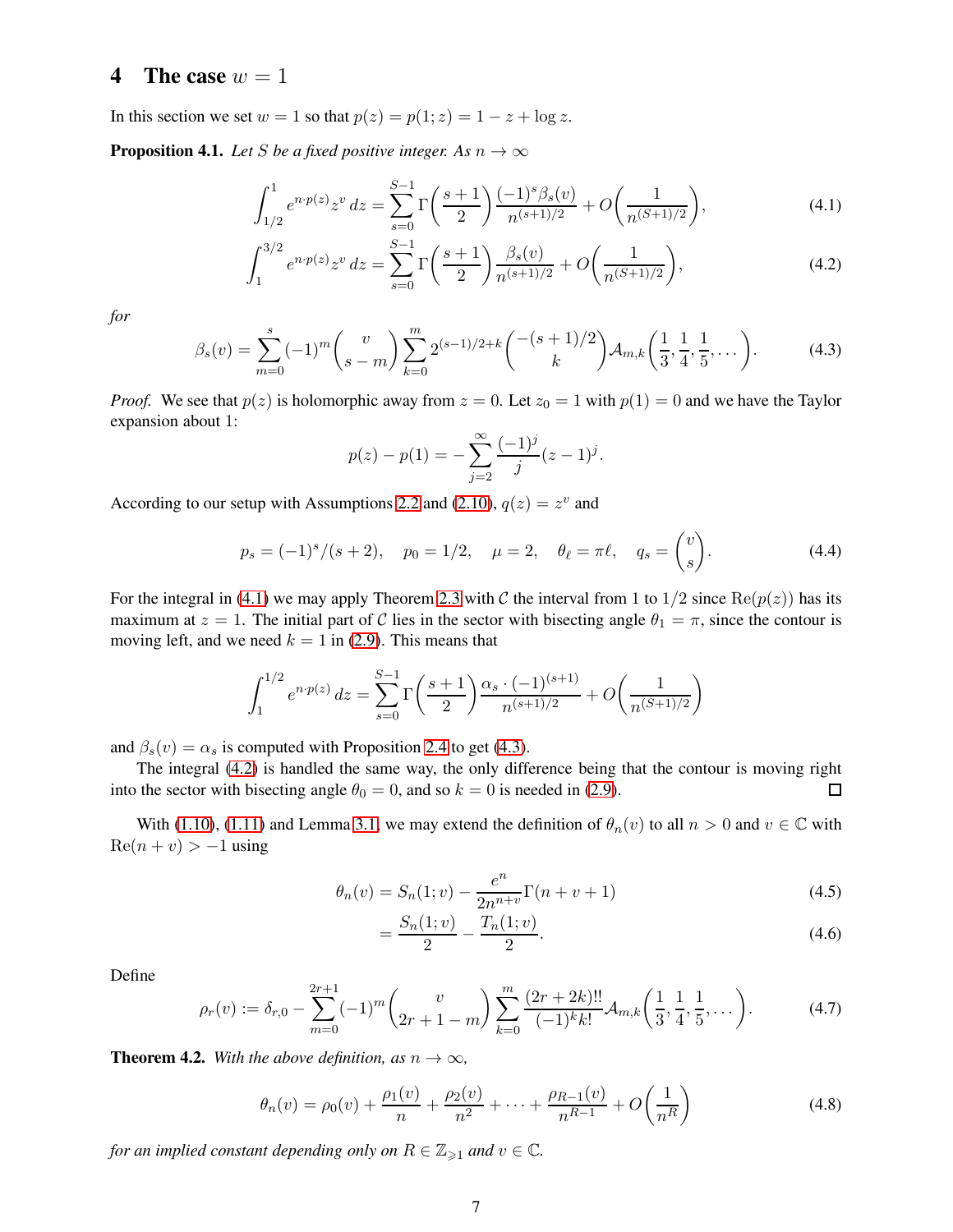*Proof.* Together, Lemma [3.2,](#page-4-9) Proposition [4.1](#page-6-4) and [\(4.6\)](#page-6-5) imply that

$$
\theta_n(v) = 1 + \frac{n}{2} \left( \sum_{s=0}^{S-1} \Gamma\left(\frac{s+1}{2}\right) \frac{\beta_s(v)}{n^{(s+1)/2}} ((-1)^s - 1) + O\left(\frac{1}{n^{(S+1)/2}}\right) \right).
$$

Summing over  $s = 2r + 1$  odd then gives

$$
\theta_n(v) = 1 - \sum_{r=0}^{R-1} \Gamma(r+1) \frac{\beta_{2r+1}(v)}{n^r} + O\left(\frac{1}{n^R}\right)
$$

and the theorem follows.

*Proof of Proposition [1.1.](#page-2-3)* By [\(3.4\)](#page-4-4),

<span id="page-7-3"></span>
$$
\Gamma(n+v+1) = \frac{n^{n+v}}{e^n} (S_n(1;v) + T_n(1;v)).
$$
\n(4.9)

Hence, for  $\beta_s(v)$  in [\(4.3\)](#page-6-2),

$$
\Gamma(n+v+1) = n \frac{n^{n+v}}{e^n} \left( \sum_{s=0}^{S-1} \Gamma\left(\frac{s+1}{2}\right) \frac{\beta_s(v)}{n^{(s+1)/2}} ((-1)^s + 1) + O\left(\frac{1}{n^{(S+1)/2}}\right) \right).
$$

Summing over  $s = 2r$  even then gives

$$
\Gamma(n+v+1) = 2\sqrt{n} \frac{n^{n+v}}{e^n} \left( \sum_{r=0}^{R-1} \Gamma(r+1/2) \frac{\beta_{2r}(v)}{n^r} + O\left(\frac{1}{n^R}\right) \right).
$$

The proof is completed using

$$
\Gamma(r+1/2) = \frac{\sqrt{\pi}(2r)!}{2^{2r}r!}, \qquad \binom{-r-1/2}{k} = \frac{(-1)^k}{2^{2k}k!} \frac{(2r+2k)!r!}{(2r)!(r+k)!},
$$

which, with  $(1.3)$ , imply the identity

$$
2^{r+k} \frac{\Gamma(r+1/2)}{\sqrt{\pi}} \binom{-r-1/2}{k} = \frac{(2r+2k-1)!!}{(-1)^k k!}.
$$
\n(4.10)

<span id="page-7-0"></span>**Corollary 4.3** (Stirling's approximation). As real  $n \to \infty$ ,

<span id="page-7-4"></span>
$$
\Gamma(n+1) = \sqrt{2\pi n} \left(\frac{n}{e}\right)^n \left(1 + \frac{\gamma_1}{n} + \frac{\gamma_2}{n^2} + \dots + \frac{\gamma_{R-1}}{n^{R-1}} + O\left(\frac{1}{n^R}\right)\right),\tag{4.11}
$$

*for an implied constant depending only on* R*, with*

<span id="page-7-1"></span>
$$
\gamma_r = \sum_{k=0}^{2r} \frac{(2r+2k-1)!!}{(-1)^k k!} \mathcal{A}_{2r,k} \left( \frac{1}{3}, \frac{1}{4}, \frac{1}{5}, \dots \right).
$$
 (4.12)

Corollary [4.3](#page-7-0) is the  $v = 0$  case of Proposition [1.1,](#page-2-3) and an equivalent form of [\(4.12\)](#page-7-1) is due to Perron [\[Per17,](#page-17-8) p. 210]. Also [\(4.12\)](#page-7-1) is equivalent to [\[BM11,](#page-17-9) Thm. 2.7] using the generating function  $z + \log(1-z)$ . Brassesco and Méndez give another formulation in [\[BM11,](#page-17-9) Thm. 2.1], based on  $e^z - 1 - z$ , and the formula corresponding to  $(4.12)$  is the same, except that 3, 4, 5, ... are replaced by factorials:

<span id="page-7-2"></span>
$$
\gamma_r = \sum_{k=0}^{2r} \frac{(2r+2k-1)!!}{(-1)^k k!} \mathcal{A}_{2r,k} \left( \frac{1}{3!}, \frac{1}{4!}, \frac{1}{5!}, \dots \right).
$$
 (4.13)

This is true even though  $A_{2r,k}(\frac{1}{3})$  $\frac{1}{3}, \frac{1}{4}$  $\frac{1}{4}, \frac{1}{5}$  $(\frac{1}{5}, \dots)$  and  $\mathcal{A}_{2r,k}(\frac{1}{3!}, \frac{1}{4!}, \frac{1}{5!}, \dots)$  are usually not equal. We will see  $(4.13)$  as the  $v = 0$  case of Proposition [6.3.](#page-11-0)

In this section, with  $w = 1$ , the function  $p(1; z)$  has a simple saddle-point at  $z = 1$ , i.e.  $\frac{d}{dz}p(1; z)|_{z=1} =$ 0. This means  $\mu = 2$  in [\(4.4\)](#page-6-6). In the next section, where  $w \neq 1$ , the function  $p(w; z)$  will no longer have a saddle-point at  $z = 1$ , only a maximum. This makes  $\mu = 1$  and changes the shape of the asymptotics as we will see. Soni and Soni show in [\[SS92\]](#page-17-10) how to give an asymptotic expansion for  $S_n(w; 0)$  that is uniform for  $w$  in a neighborhood of 1.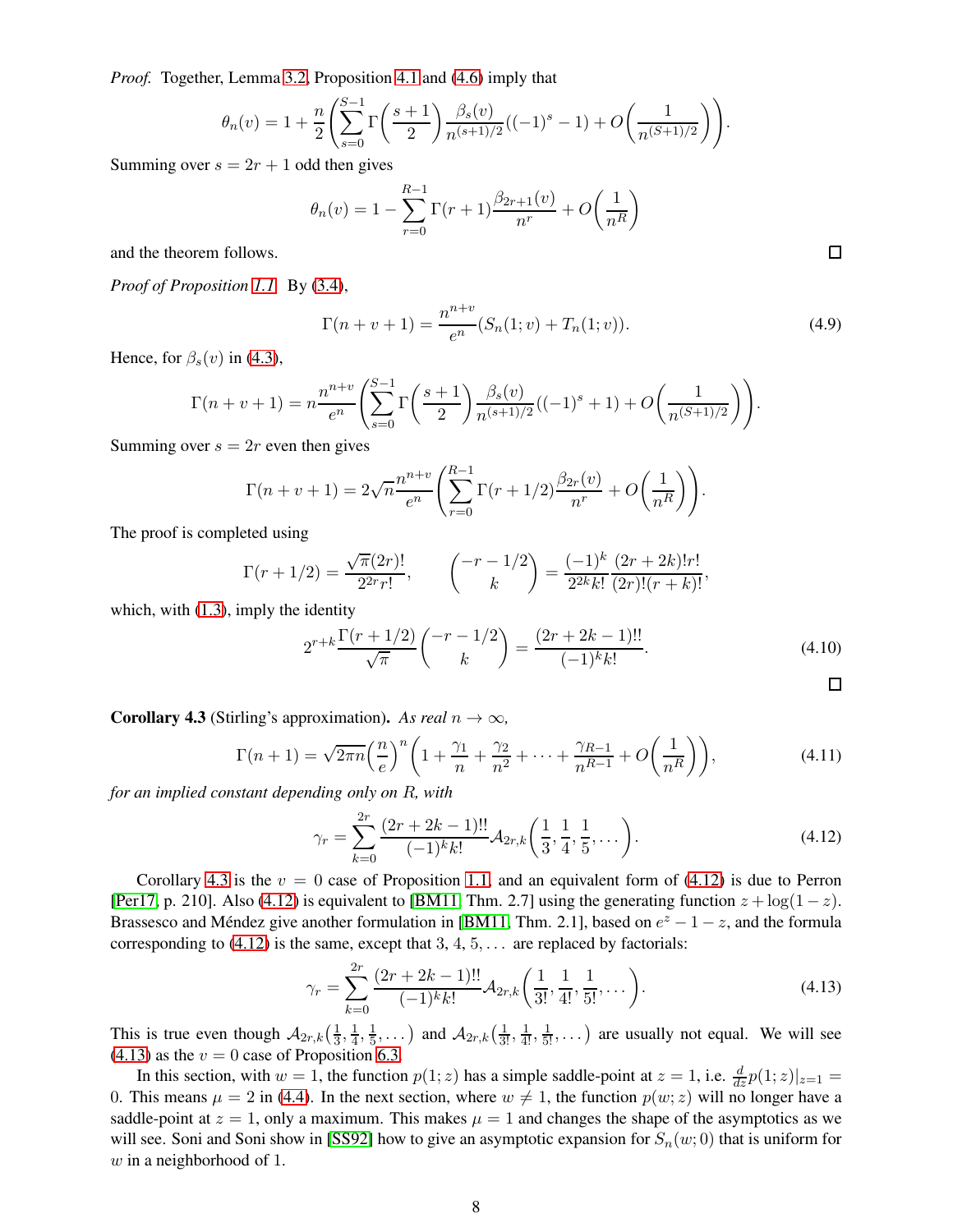#### 5 The cases  $w \neq 1$

Define the rational functions

<span id="page-8-2"></span>
$$
U_r(w; v) := \delta_{r,0} - \sum_{m=0}^r (-1)^m {v \choose r-m} \sum_{k=0}^m \frac{w}{(w-1)^{r+k+1}} \frac{(r+k)!}{k!} \mathcal{A}_{m,k} \left( \frac{1}{2}, \frac{1}{3}, \frac{1}{4}, \dots \right),
$$
 (5.1)

so that, for example,

$$
U_0(w; v) = \frac{1}{1 - w}, \qquad U_1(w; v) = -\frac{w}{(1 - w)^3} - v\frac{w}{(1 - w)^2},
$$

$$
U_2(w; v) = \frac{w(2w + 1)}{(1 - w)^5} + v\frac{w(w + 2)}{(1 - w)^4} + v^2\frac{w}{(1 - w)^3}.
$$

<span id="page-8-1"></span>**Proposition 5.1.** *Let* w and v be fixed complex numbers with  $\text{Re}(w) \leq 1$  and  $w \neq 1$ . Then as real  $n \to \infty$ ,

$$
S_n(w; v) = U_0(w; v) + \frac{U_1(w; v)}{n} + \frac{U_2(w; v)}{n^2} + \dots + \frac{U_{R-1}(w; v)}{n^{R-1}} + O\left(\frac{1}{n^R}\right),\tag{5.2}
$$

*for an implied constant depending only on* w*,* v *and* R*.*

*Proof.* Recall that  $p(z) = w(1 - z) + \log z$ . Theorem [2.3](#page-3-2) may be applied to [\(3.9\)](#page-4-7) since  $\text{Re}(p(z))$  is strictly increasing for  $1/2 \le z \le 1$  when  $\text{Re}(w) \le 1$ . As  $p(1) = 0$ , the expansion of  $p(z)$  at  $z = 1$  can be written as

$$
p(z) - p(1) = -(w - 1)(z - 1) - \sum_{j=2}^{\infty} \frac{(-1)^j}{j} (z - 1)^j.
$$

This time our setup with Assumptions [2.2](#page-3-0) and [\(2.10\)](#page-3-3) has

$$
p_0 = w - 1, \quad \mu = 1, \quad p_s = (-1)^{s+1}/(s+1) \text{ for } s \ge 1, \quad \theta_\ell = -\arg(w - 1) + 2\pi\ell. \tag{5.3}
$$

Also  $q_s = \binom{v}{s}$  $s<sup>v</sup>$ , C is the interval from 1 to 1/2 and  $k = 0$  in [\(2.9\)](#page-3-1); when  $\mu = 1$  then k can be any integer and there is only 'one' direction with  $\text{Re}(p(z))$  decreasing. Computing  $\alpha_s$  with Proposition [2.4](#page-3-4) and simplifying with  $(2.4)$  and  $(2.5)$  completes the proof. □

<span id="page-8-5"></span>**Proposition 5.2.** Let w and v be fixed complex numbers with  $\text{Re}(w) \geq 1$ . Then as real  $n \to \infty$ ,

$$
T_n(w; v) = -U_0(w; v) - \frac{U_1(w; v)}{n} - \frac{U_2(w; v)}{n^2} - \dots - \frac{U_{R-1}(w; v)}{n^{R-1}} + O\left(\frac{1}{n^R}\right),\tag{5.4}
$$

*for an implied constant depending only on* w*,* v *and* R*.*

*Proof.* Theorem [2.3](#page-3-2) may be applied to [\(3.10\)](#page-4-8) since  $\text{Re}(p(z))$  is strictly decreasing for  $1 \leq z \leq 3/2$  when  $\text{Re}(w) \geq 1$ . The same calculation as for Proposition [5.1](#page-8-1) gives the result.  $\Box$ 

Our asymptotics for  $S_n(w; v)$  and  $T_n(w; v)$  can now be assembled. The functions  $\rho_r(v)$ ,  $\gamma_r(v)$  and  $U_r(w; v)$  are defined in [\(4.7\)](#page-6-7), [\(1.13\)](#page-2-6) and [\(5.1\)](#page-8-2) respectively. Also recall the partition of the w-plane shown in Figure [1.](#page-2-1) If  $|we^{1-w}| = 1$ , write  $we^{1-w} = e^{-i\varphi(w)}$  with  $\varphi(w)$  real.

<span id="page-8-0"></span>**Theorem 5.3.** *Let* w and v be complex numbers. As real  $n \to \infty$ ,

<span id="page-8-4"></span><span id="page-8-3"></span>
$$
S_n(1;v) = \sum_{r=0}^{R-1} \frac{1}{n^r} \left( \rho_r(v) + \frac{\gamma_r(v)}{2} \sqrt{2\pi n} \right) + O\left(\frac{1}{n^{R-1/2}}\right),\tag{5.5}
$$

$$
S_n(w; v) = \sum_{r=0}^{R-1} \frac{U_r(w; v)}{n^r} + O\left(\frac{1}{n^R}\right) \qquad (w \in \mathcal{X} \cup \mathcal{Y} \cup \mathcal{S}),\tag{5.6}
$$

<span id="page-8-6"></span>
$$
S_n(w; v) = \sum_{r=0}^{R-1} \frac{1}{n^r} \left( U_r(w; v) + \gamma_r(v) \frac{e^{ni \cdot \varphi(w)}}{w^v} \sqrt{2\pi n} \right) + O\left(\frac{1}{n^{R-1/2}}\right) \qquad (w \in \mathcal{T}), \tag{5.7}
$$

<span id="page-8-7"></span>
$$
S_n(w; v) = \frac{\sqrt{2\pi n}}{(we^{1-w})^n w^v} \left(\sum_{r=0}^{R-1} \frac{\gamma_r(v)}{n^r} + O\left(\frac{1}{n^R}\right)\right) \qquad (w \in \mathcal{Z}).\tag{5.8}
$$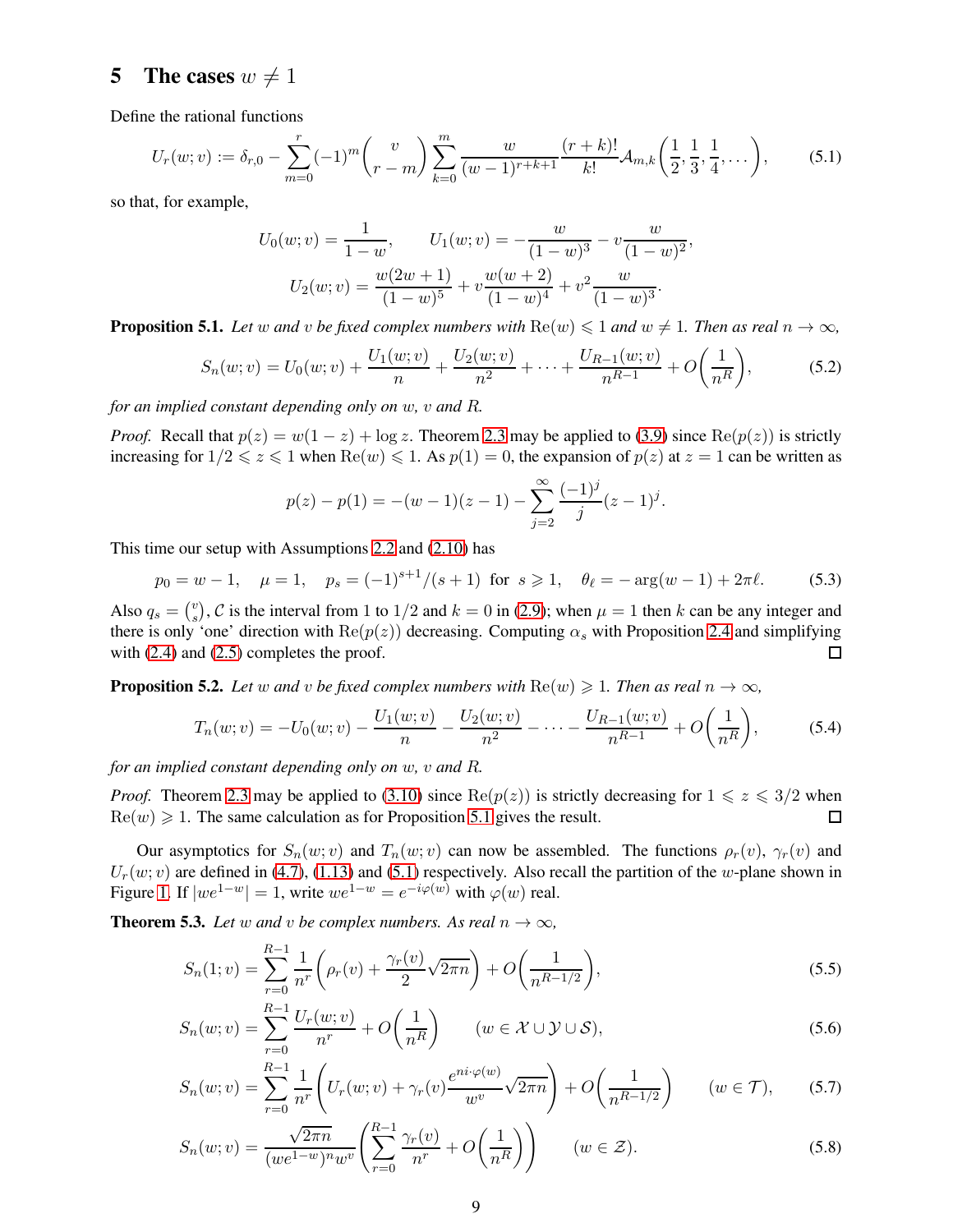*Proof.* The asymptotic [\(5.5\)](#page-8-3) is a consequence of [\(4.5\)](#page-6-8), Theorem [4.2](#page-6-0) and Proposition [1.1.](#page-2-3) It can be seen from Proposition [5.1](#page-8-1) that [\(5.6\)](#page-8-4) is true for  $\text{Re}(w) \le 1$  and  $w \ne 1$  and this includes Y, S and part of X. For  $\text{Re}(w) > 1$ , starting from [\(3.4\)](#page-4-4) and using Propositions [1.1,](#page-2-3) [5.2,](#page-8-5)

<span id="page-9-1"></span>
$$
S_n(w; v) = \frac{e^{nw}}{(nw)^{n+v}} \Gamma(n+v+1) - T_n(w; v)
$$
  
= 
$$
\frac{e^{nw}}{(nw)^{n+v}} \sqrt{2\pi n} \frac{n^{n+v}}{e^n} \left( \sum_{r=0}^{R-1} \frac{\gamma_r(v)}{n^r} + O\left(\frac{1}{n^R}\right) \right) + \sum_{r=0}^{R-1} \frac{U_r(w; v)}{n^r} + O\left(\frac{1}{n^R}\right)
$$
  
= 
$$
\frac{\sqrt{2\pi n}}{(we^{1-w})^n w^v} \left( \sum_{r=0}^{R-1} \frac{\gamma_r(v)}{n^r} + O\left(\frac{1}{n^R}\right) \right) + \sum_{r=0}^{R-1} \frac{U_r(w; v)}{n^r} + O\left(\frac{1}{n^R}\right).
$$
 (5.9)

If  $|we^{1-w}| > 1$  then the part of [\(5.9\)](#page-9-1) containing this factor decays exponentially and we obtain [\(5.6\)](#page-8-4) for the remaining piece of X. The case  $|we^{1-w}| = 1$  in [\(5.9\)](#page-9-1) gives [\(5.7\)](#page-8-6) and lastly  $|we^{1-w}| < 1$  in [\(5.9\)](#page-9-1) gives (5.8). [\(5.8\)](#page-8-7).

<span id="page-9-0"></span>**Theorem 5.4.** *Let* w and v *be complex numbers. As real*  $n \to \infty$ *,* 

<span id="page-9-2"></span>
$$
T_n(1;v) = \sum_{r=0}^{R-1} \frac{1}{n^r} \left( -\rho_r(v) + \frac{\gamma_r(v)}{2} \sqrt{2\pi n} \right) + O\left(\frac{1}{n^{R-1/2}}\right),\tag{5.10}
$$

<span id="page-9-3"></span>
$$
T_n(w; v) = -\sum_{r=0}^{R-1} \frac{U_r(w; v)}{n^r} + O\left(\frac{1}{n^R}\right) \qquad (w \in \mathcal{X} \cup \mathcal{Z} \cup \mathcal{T}),\tag{5.11}
$$

$$
T_n(w; v) = \sum_{r=0}^{R-1} \frac{1}{n^r} \left( -U_r(w; v) + \gamma_r(v) \frac{e^{ni \cdot \varphi(w)}}{w^v} \sqrt{2\pi n} \right) + O\left(\frac{1}{n^{R-1/2}}\right) \qquad (w \in \mathcal{S}),\tag{5.12}
$$

$$
T_n(w; v) = \frac{\sqrt{2\pi n}}{(we^{1-w})^n w^v} \left(\sum_{r=0}^{R-1} \frac{\gamma_r(v)}{n^r} + O\left(\frac{1}{n^R}\right)\right) \qquad (w \in \mathcal{Y}, \ w \neq 0). \tag{5.13}
$$

*Proof.* The asymptotic [\(5.10\)](#page-9-2) is a consequence of [\(3.4\)](#page-4-4), Proposition [1.1](#page-2-3) and [\(5.5\)](#page-8-3). It can be seen from Proposition [5.2](#page-8-5) that [\(5.11\)](#page-9-3) is true for  $\text{Re}(w) \ge 1$  and  $w \ne 1$  and this includes  $\mathcal{Z}, \mathcal{T}$  and part of X. For  $\text{Re}(w) < 1$  and  $w \neq 0$ , starting from [\(3.4\)](#page-4-4) and using Propositions [1.1,](#page-2-3) [5.1,](#page-8-1)

<span id="page-9-6"></span><span id="page-9-5"></span><span id="page-9-4"></span>
$$
T_n(w; v) = \frac{e^{nw}}{(nw)^{n+v}} \Gamma(n+v+1) - S_n(w; v)
$$
  
= 
$$
\frac{\sqrt{2\pi n}}{(we^{1-w})^n w^v} \left(\sum_{r=0}^{R-1} \frac{\gamma_r(v)}{n^r} + O\left(\frac{1}{n^R}\right)\right) - \sum_{r=0}^{R-1} \frac{U_r(w; v)}{n^r} + O\left(\frac{1}{n^R}\right).
$$
 (5.14)

The remaining cases of [\(5.11\)](#page-9-3), [\(5.12\)](#page-9-4) and [\(5.13\)](#page-9-5) follow from [\(5.14\)](#page-9-6) depending on the size of  $|we^{1-w}|$ .  $\Box$ 

Theorems [5.3](#page-8-0) and [5.4](#page-9-0) agree with [\[Buc63,](#page-17-4) Eqs. (5), (6)] for  $w \neq 1$  and  $v = 0$ . His function  $U_r(z)$  equals  $U_r(z, 0) - \delta_{r,0}$  here. Since  $\gamma_0(v) = 1$  we may state the following corollaries.

**Corollary 5.5.** *For all* w,  $v \in \mathbb{C}$  *we have that*  $S_n(w; v)$  *remains bounded as*  $n \to \infty$  *if and only if*  $w \in \mathbb{C}$  $\mathcal{X} \cup \mathcal{Y} \cup \mathcal{S}$ *. Also*  $T_n(w; v)$  *remains bounded if and only if*  $w \in \mathcal{X} \cup \mathcal{Z} \cup \mathcal{T}$ *.* 

**Corollary 5.6.** For all  $w, v \in \mathbb{C}$  we have that  $S_n(w; v)/\sqrt{n}$  remains bounded as  $n \to \infty$  if and only if  $w \notin \mathcal{Z}$ . Also  $T_n(w; v)/\sqrt{n}$  remains bounded if and only if  $w \notin \mathcal{Y}$ .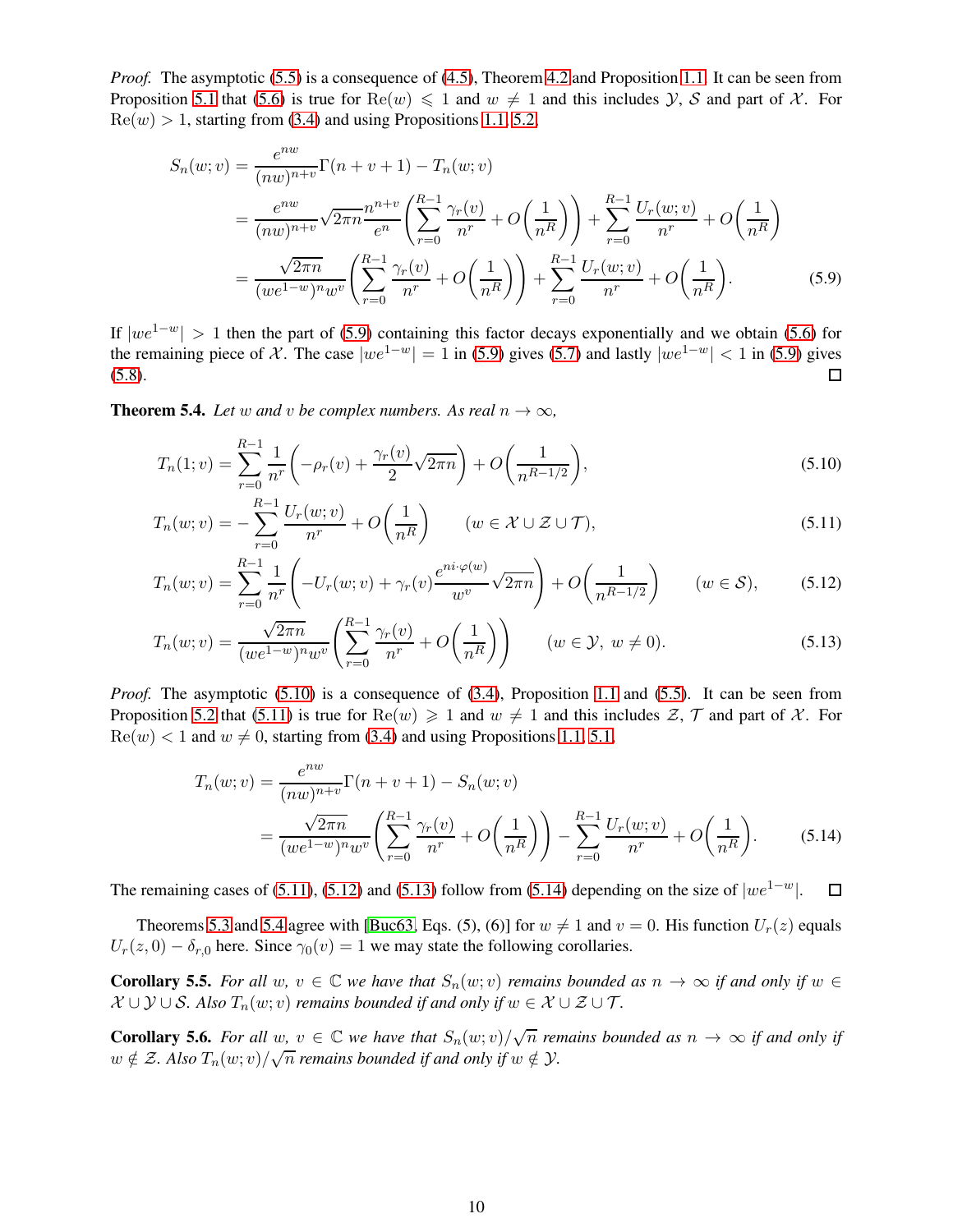# 6 Another description of  $\rho_r(v)$ ,  $\gamma_r(v)$  and  $U_r(w; v)$

As we have seen in Theorems [5.3](#page-8-0) and [5.4,](#page-9-0) the asymptotics of  $S_n(w; v)$  and  $T_n(w; v)$  can be completely described in terms of the functions

$$
\rho_r(v) = \delta_{r,0} - \sum_{m=0}^{2r+1} (-1)^m {v \choose 2r+1-m} \sum_{k=0}^m \frac{(2r+2k)!!}{(-1)^k k!} \mathcal{A}_{m,k} \left( \frac{1}{3}, \frac{1}{4}, \frac{1}{5}, \dots \right),
$$
  

$$
\gamma_r(v) = \sum_{m=0}^{2r} (-1)^m {v \choose 2r-m} \sum_{k=0}^m \frac{(2r+2k-1)!!}{(-1)^k k!} \mathcal{A}_{m,k} \left( \frac{1}{3}, \frac{1}{4}, \frac{1}{5}, \dots \right),
$$
  

$$
U_r(w; v) = \delta_{r,0} - \sum_{m=0}^r (-1)^m {v \choose r-m} \sum_{k=0}^m \frac{w}{(w-1)^{r+k+1}} \frac{(r+k)!}{k!} \mathcal{A}_{m,k} \left( \frac{1}{2}, \frac{1}{3}, \frac{1}{4}, \dots \right).
$$

In this section we find variants of these formulas where the numbers  $1/j$  inside the De Moivre polynomials are replaced by  $1/j!$ .

Integrating [\(3.3\)](#page-4-3) by parts shows

$$
S_n(w; v) = 1 + nw \int_0^1 e^{nw(1-z)} z^{n+v} dz
$$
  
=  $(n + v) \int_0^1 e^{nw(1-z)} z^{n+v-1} dz$   
=  $(n + v) \int_{-\infty}^0 e^{nw(1-e^z)} e^{(n+v)z} dz$ , (6.1)

after the change of variables  $z \to e^z$ . Define

<span id="page-10-3"></span><span id="page-10-0"></span>
$$
\tilde{p}(z) = \tilde{p}(w; z) := w(1 - e^z) + z.
$$
\n(6.2)

<span id="page-10-1"></span>**Lemma 6.1.** *Let* w, *v be* in  $\mathbb{C}$ *. As real*  $n \to \infty$ *,* 

$$
S_n(w; v) = (n + v) \int_{-2}^0 e^{n \cdot \tilde{p}(z)} e^{vz} dz + O(e^{-n/2}) \qquad (\text{Re}(w) \leq 1), \tag{6.3}
$$

$$
T_n(w; v) = (n + v) \int_0^2 e^{n \cdot \tilde{p}(z)} e^{vz} dz + O(e^{-n/2}) \qquad (\text{Re}(w) \ge 1), \tag{6.4}
$$

*for implied constants depending only on* w *and* v*.*

*Proof.* The proof is based on [\(3.4\)](#page-4-4) and [\(6.1\)](#page-10-0). It is similar to that of Lemma [3.2,](#page-4-9) requiring the inequality  $1 + z - e^z < -|z|/2$  for real z with  $|z| \ge 2$ .  $\Box$ 

<span id="page-10-2"></span>**Proposition 6.2.** Let  $S \in \mathbb{Z}_{\geqslant 1}$  be fixed and set  $w = 1$  so that  $\tilde{p}(z) = \tilde{p}(1; z) := 1 - e^z + z$ . As  $n \to \infty$ ,

$$
\int_{-2}^{0} e^{n \cdot \tilde{p}(z)} e^{vz} dz = \sum_{s=0}^{S-1} \Gamma\left(\frac{s+1}{2}\right) \frac{(-1)^s \tilde{\beta}_s(v)}{n^{(s+1)/2}} + O\left(\frac{1}{n^{(S+1)/2}}\right),\tag{6.5}
$$

$$
\int_0^2 e^{n \cdot \tilde{p}(z)} e^{vz} dz = \sum_{s=0}^{S-1} \Gamma\left(\frac{s+1}{2}\right) \frac{\tilde{\beta}_s(v)}{n^{(s+1)/2}} + O\left(\frac{1}{n^{(S+1)/2}}\right),\tag{6.6}
$$

*for*

$$
\tilde{\beta}_s(v) = \sum_{m=0}^s \frac{v^{s-m}}{(s-m)!} \sum_{k=0}^m 2^{(s-1)/2+k} \binom{-(s+1)/2}{k} \mathcal{A}_{m,k} \left(\frac{1}{3!}, \frac{1}{4!}, \frac{1}{5!}, \dots\right).
$$
 (6.7)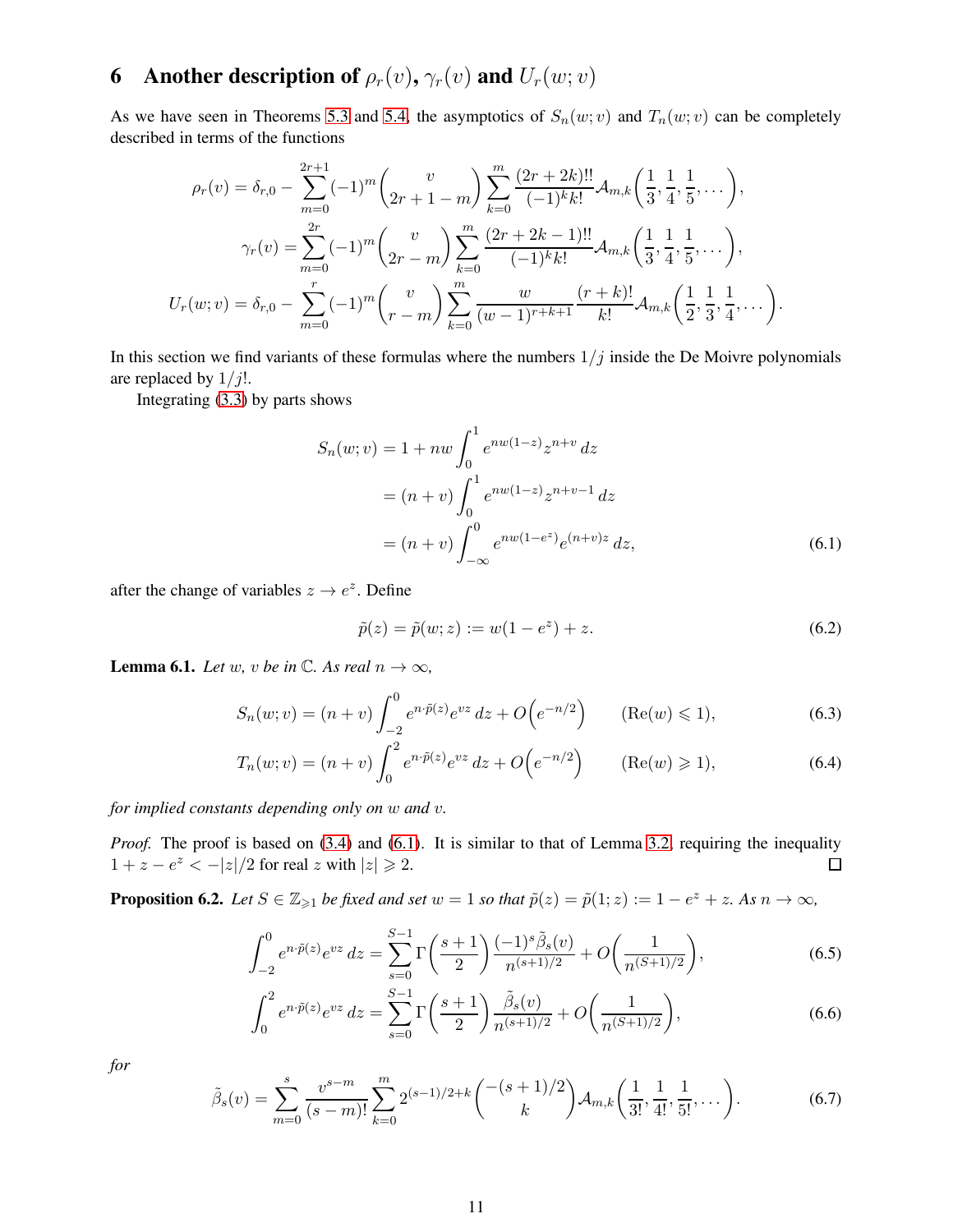*Proof.* The function  $\tilde{p}(z)$  is entire. Let  $z_0 = 0$  with  $\tilde{p}(0) = 0$  and we have the Taylor expansion about 0:

<span id="page-11-1"></span>
$$
\tilde{p}(z) - \tilde{p}(0) = -\sum_{j=2}^{\infty} \frac{z^j}{j!}.
$$

According to our setup with Assumptions [2.2](#page-3-0) and [\(2.10\)](#page-3-3),  $p(z) = \tilde{p}(z)$ ,  $q(z) = e^{vz}$  and

$$
p_s = 1/(s+2)!,
$$
  $p_0 = 1/2,$   $\mu = 2,$   $\theta_\ell = \pi \ell,$   $q_s = v^s/s!.$ 

The proof continues by applying Theorem [2.3](#page-3-2) and Proposition [2.4,](#page-3-4) similarly to the proof of Proposition [4.1.](#page-6-4)  $\Box$ 

Define

$$
\tilde{\rho}_r(v) := -\sum_{m=0}^{2r+1} \frac{v^{2r+1-m}}{(2r+1-m)!} \sum_{k=0}^m \frac{(2r+2k)!!}{(-1)^k k!} \mathcal{A}_{m,k}\left(\frac{1}{3!}, \frac{1}{4!}, \frac{1}{5!}, \dots\right),\tag{6.8}
$$

$$
\tilde{\gamma}_r(v) := \sum_{m=0}^{2r} \frac{v^{2r-m}}{(2r-m)!} \sum_{k=0}^m \frac{(2r+2k-1)!!}{(-1)^k k!} \mathcal{A}_{m,k}\left(\frac{1}{3!}, \frac{1}{4!}, \frac{1}{5!}, \dots\right).
$$
(6.9)

<span id="page-11-0"></span>**Proposition 6.3.** *The asymptotic expansion coefficients*  $\rho_r(v)$  *of*  $\theta_n(v)$  *in* [\(4.8\)](#page-6-9)*, and*  $\gamma_r(v)$  *of*  $\Gamma(n+v+1)$ *in* [\(1.12\)](#page-2-7)*, satisfy*  $\rho_0(v) = \tilde{\rho}_0(v)$ *,*  $\gamma_0(v) = \tilde{\gamma}_0(v)$  *and* 

$$
\rho_r(v) = \tilde{\rho}_r(v) + v \cdot \tilde{\rho}_{r-1}(v), \qquad \gamma_r(v) = \tilde{\gamma}_r(v) + v \cdot \tilde{\gamma}_{r-1}(v) \qquad (r \geq 1).
$$

*Proof.* Start with [\(4.6\)](#page-6-5) and use Lemma [6.1,](#page-10-1) Proposition [6.2](#page-10-2) to show that

$$
\theta_n(v) = \frac{n+v}{2} \left( \sum_{s=0}^{S-1} \Gamma\left(\frac{s+1}{2}\right) \frac{\tilde{\beta}_s(v)}{n^{(s+1)/2}} ((-1)^s - 1) + O\left(\frac{1}{n^{(S+1)/2}}\right) \right)
$$
  
=  $-\left(1 + \frac{v}{n}\right) \left( \sum_{r=0}^{R-1} \Gamma(r+1) \frac{\tilde{\beta}_{2r+1}(v)}{n^r} + O\left(\frac{1}{n^R}\right) \right).$ 

A calculation finds  $-\Gamma(r+1)\tilde{\beta}_{2r+1}(v) = \tilde{\rho}_r(v)$  and we obtain the desired relations for  $\tilde{\rho}_r(v)$ . The results for  $\tilde{\gamma}_r(v)$  are shown similarly, starting with [\(4.9\)](#page-7-3).  $\Box$ 

Set

<span id="page-11-2"></span>
$$
\tilde{U}_r(w; v) := -\sum_{m=0}^r \frac{v^{r-m}}{(r-m)!} \sum_{k=0}^m \frac{(-w)^k}{(w-1)^{r+k+1}} \frac{(r+k)!}{k!} \mathcal{A}_{m,k}\left(\frac{1}{2!}, \frac{1}{3!}, \frac{1}{4!}, \dots\right).
$$
 (6.10)

<span id="page-11-3"></span>**Proposition 6.4.** We have  $U_0(w; v) = \tilde{U}_0(w; v)$  and

$$
U_r(w; v) = \tilde{U}_r(w; v) + v \cdot \tilde{U}_{r-1}(w; v) \qquad (r \geq 1).
$$

*Proof.* We will use [\(6.3\)](#page-10-3) to give an asymptotic expansion of  $S_n(w; v)$  for  $\text{Re}(w) \leq 1$  and  $w \neq 1$ . The function  $\tilde{p}(z) = w(1 - e^z) + z$  is entire. Let  $z_0 = 0$  with  $\tilde{p}(0) = 0$  and we have the Taylor expansion:

$$
\tilde{p}(z) - \tilde{p}(0) = -(w - 1)z - w \sum_{j=2}^{\infty} \frac{z^j}{j!}.
$$

In the notation of Assumptions [2.2](#page-3-0) and [\(2.10\)](#page-3-3),  $p(z) = \tilde{p}(z)$ ,  $q(z) = e^{vz}$  and

$$
p_0 = w - 1
$$
,  $\mu = 1$ ,  $p_s = w/(s + 1)!$  for  $s \ge 1$ ,  $q_s = v^s/s!$ .

The proof continues by applying Theorem [2.3](#page-3-2) and Proposition [2.4,](#page-3-4) and comparing the resulting series with Proposition [5.1.](#page-8-1) □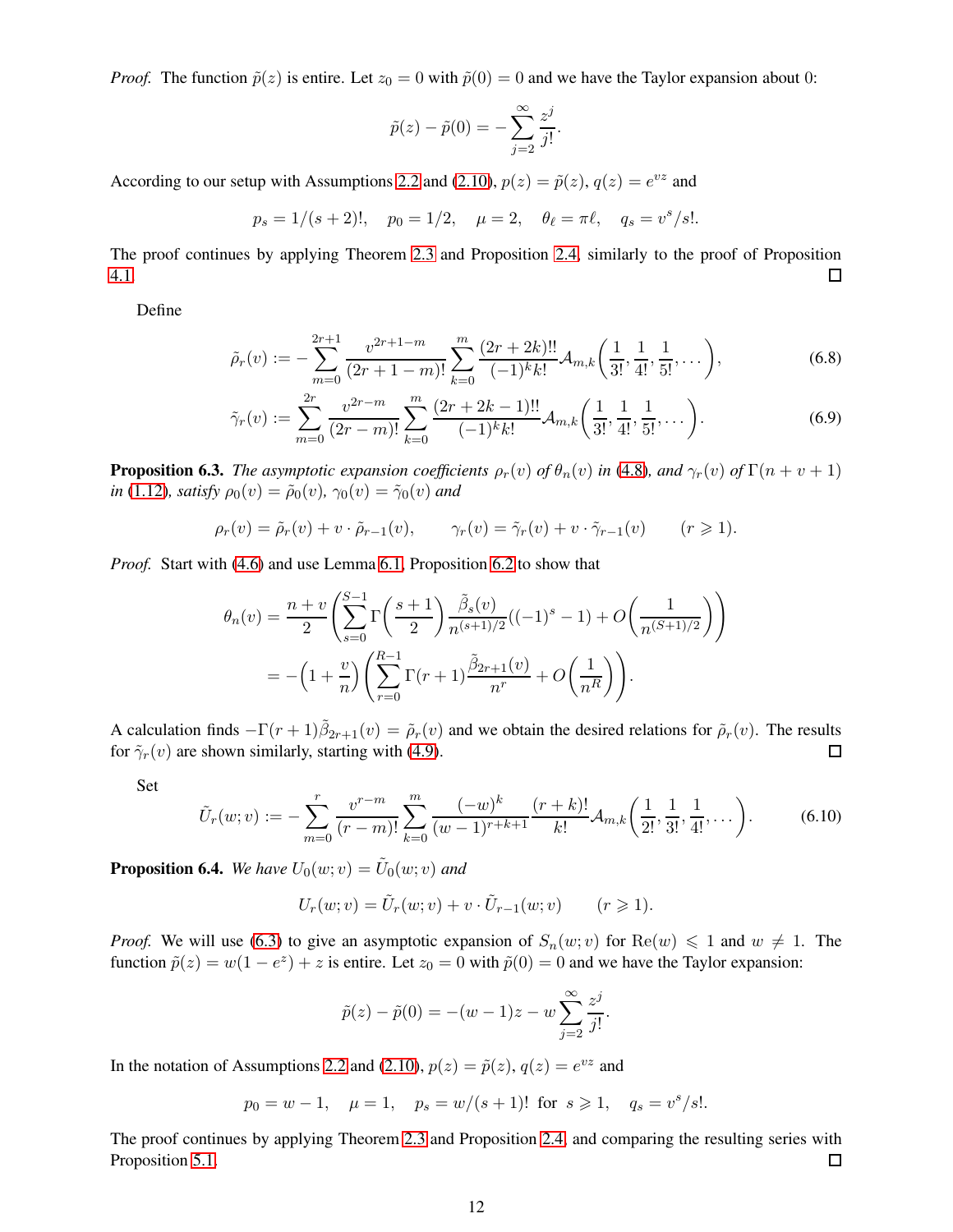## 7 Further formulas when  $v = 0$

In this section we set  $v = 0$  and then omit v from the notation. The formulas [\(4.7\)](#page-6-7), and [\(6.8\)](#page-11-1) with Proposition [6.3,](#page-11-0) simplify to give Ramanujan's coefficients in [\(1.2\)](#page-0-2) as

$$
\rho_r = \delta_{r,0} + \sum_{k=0}^{2r+1} \frac{(2r+2k)!!}{(-1)^k k!} \mathcal{A}_{2r+1,k} \left( \frac{1}{3}, \frac{1}{4}, \frac{1}{5}, \dots \right)
$$
(7.1)

<span id="page-12-11"></span>
$$
= -\sum_{k=0}^{2r+1} \frac{(2r+2k)!!}{(-1)^k k!} \mathcal{A}_{2r+1,k}\left(\frac{1}{3!}, \frac{1}{4!}, \frac{1}{5!}, \dots\right).
$$
 (7.2)

The similar expressions for  $\gamma_r$  in Stirling's approximation [\(4.11\)](#page-7-4) have already been noted in [\(4.12\)](#page-7-1), [\(4.13\)](#page-7-2). Also with [\(5.1\)](#page-8-2), [\(6.10\)](#page-11-2) and Proposition [6.4,](#page-11-3) Buckholtz's functions from [\[Buc63\]](#page-17-4) can be written as

$$
U_r(w) = \delta_{r,0} + \sum_{k=0}^r \frac{w}{(1-w)^{r+k+1}} \cdot \frac{(r+k)!}{(-1)^k k!} \cdot \mathcal{A}_{r,k} \left(\frac{1}{2}, \frac{1}{3}, \frac{1}{4}, \dots\right)
$$
(7.3)

<span id="page-12-7"></span><span id="page-12-6"></span>
$$
= \sum_{k=0}^{r} \frac{w^k}{(1-w)^{r+k+1}} \cdot \frac{(r+k)!}{(-1)^{r}k!} \cdot \mathcal{A}_{r,k}\left(\frac{1}{2!}, \frac{1}{3!}, \frac{1}{4!}, \dots\right).
$$
 (7.4)

The De Moivre polynomials above can be expressed in terms of the more familiar Stirling numbers. Recall that the Stirling subset numbers  $\begin{Bmatrix} n \\ k \end{Bmatrix}$  count the number of ways to partition n elements into k nonempty subsets. The Stirling cycle numbers  $\begin{bmatrix} n \\ k \end{bmatrix}$  $\binom{n}{k}$  count the number of ways to arrange *n* elements into *k* cycles. Their properties are developed in [\[GKP94,](#page-17-11) Sect. 6.1]. Also described in [\[GKP94,](#page-17-11) Sect. 6.2] and [\[GS78\]](#page-17-12) are the second-order Eulerian numbers  $\langle \langle n \rangle$  $\binom{n}{k}$  and the relations

<span id="page-12-3"></span><span id="page-12-2"></span>
$$
\begin{bmatrix} r+j \\ j \end{bmatrix} = \sum_{k=0}^{r} \left\langle \left\langle \begin{matrix} r \\ k \end{matrix} \right\rangle \right\rangle \binom{r+j+k}{2r},\tag{7.5}
$$

$$
\begin{Bmatrix} r+j \\ j \end{Bmatrix} = \sum_{k=0}^{r} \left\langle \begin{Bmatrix} r \\ k \end{Bmatrix} \right\rangle \begin{pmatrix} 2r+j-1-k \\ 2r \end{pmatrix}.
$$
 (7.6)

As shown in [\[O'S,](#page-17-6) Sect. 2], for example,

<span id="page-12-0"></span>
$$
\mathcal{A}_{n,k}\bigg(\frac{1}{1},\frac{1}{2},\frac{1}{3},\dots\bigg) = \frac{k!}{n!} \begin{bmatrix} n \\ k \end{bmatrix}, \qquad \mathcal{A}_{n,k}\bigg(\frac{1}{1!},\frac{1}{2!},\frac{1}{3!},\dots\bigg) = \frac{k!}{n!} \begin{Bmatrix} n \\ k \end{Bmatrix}.
$$
 (7.7)

Removing the first coefficient  $a_1$  in  $A_{n,k}(a_1, a_2, \dots)$  is easily achieved by the binomial theorem:

<span id="page-12-1"></span>
$$
\mathcal{A}_{n,k}(a_2, a_3, \dots) = \sum_{j=0}^k (-a_1)^{k-j} {k \choose j} \mathcal{A}_{n+j,j}(a_1, a_2, \dots).
$$
 (7.8)

Then it follows from [\(7.7\)](#page-12-0) and [\(7.8\)](#page-12-1) that

$$
\mathcal{A}_{r,k}\left(\frac{1}{2},\frac{1}{3},\frac{1}{4},\dots\right) = \frac{k!}{(r+k)!} \sum_{j=0}^{k} (-1)^{k-j} \binom{r+k}{r+j} \binom{r+j}{j},\tag{7.9}
$$

$$
\mathcal{A}_{r,k}\left(\frac{1}{2!},\frac{1}{3!},\frac{1}{4!},\dots\right) = \frac{k!}{(r+k)!} \sum_{j=0}^{k} (-1)^{k-j} \binom{r+k}{r+j} \begin{Bmatrix} r+j\\j \end{Bmatrix}.
$$
 (7.10)

<span id="page-12-10"></span>**Proposition 7.1.** *For*  $w \in \mathbb{C}$ *,* 

$$
U_r(w) = \delta_{r,0} + \frac{(-1)^r w}{(1-w)^{2r+1}} \sum_{j=0}^r \left\langle \left\langle \frac{r}{j} \right\rangle \right\rangle w^j \qquad (w \neq 1),\tag{7.11}
$$

<span id="page-12-9"></span><span id="page-12-8"></span><span id="page-12-5"></span><span id="page-12-4"></span>
$$
= \delta_{r,0} + (-1)^r \sum_{j=1}^{\infty} \binom{r+j}{j} w^j \qquad (|w| < 1). \tag{7.12}
$$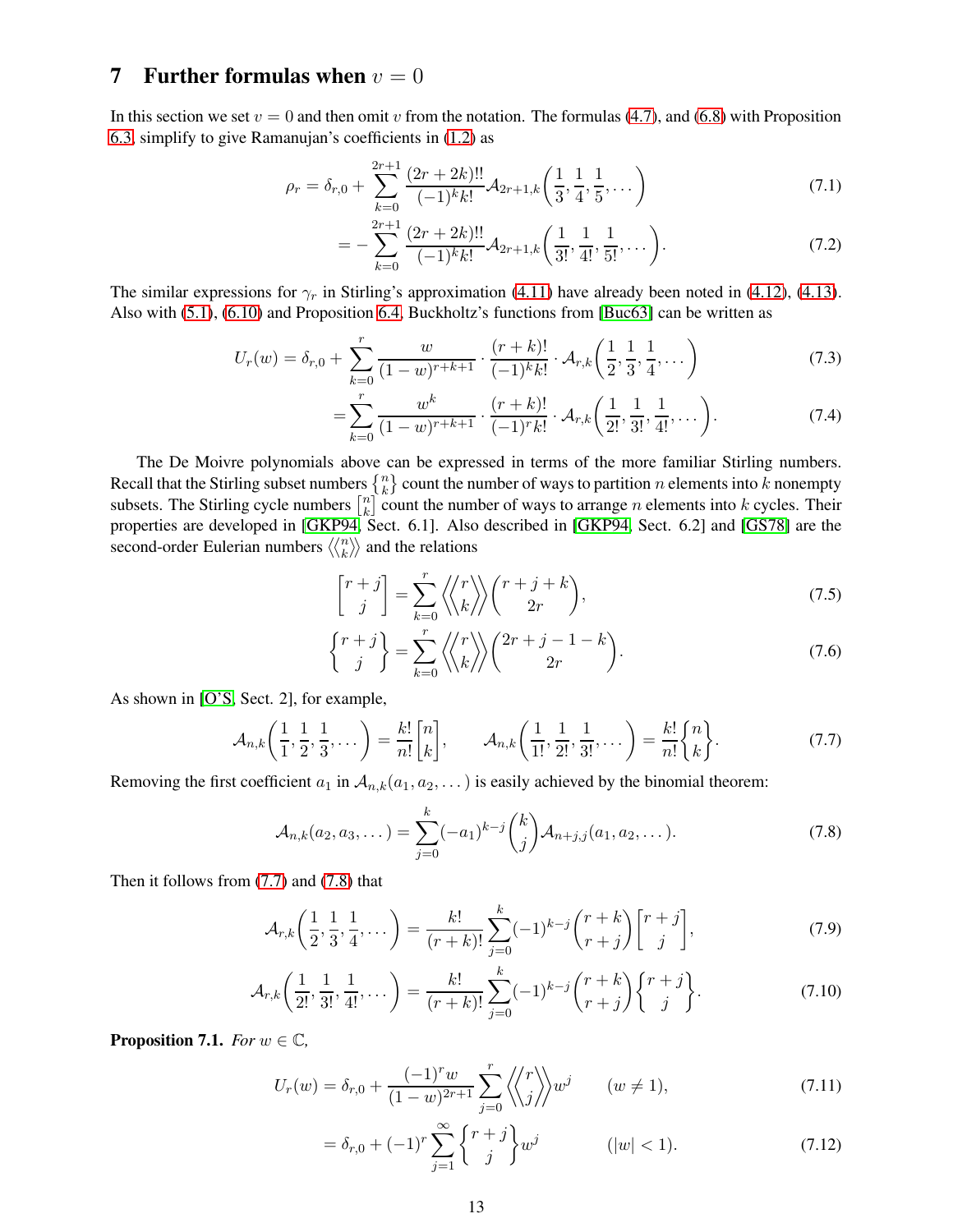*Proof.* Inserting [\(7.5\)](#page-12-2) and [\(7.6\)](#page-12-3) into [\(7.9\)](#page-12-4) and [\(7.10\)](#page-12-5), respectively, and simplifying the binomial sum as in [\[GKP94,](#page-17-11) Eq. (5.24)] reveals that

<span id="page-13-2"></span><span id="page-13-1"></span>
$$
\mathcal{A}_{r,k}\left(\frac{1}{2},\frac{1}{3},\frac{1}{4},\dots\right) = \frac{k!}{(r+k)!} \sum_{j=0}^r \left\langle \left\langle \frac{r}{j} \right\rangle \right\rangle \left(\frac{j}{r-k}\right),\tag{7.13}
$$

$$
\mathcal{A}_{r,k}\left(\frac{1}{2!},\frac{1}{3!},\frac{1}{4!},\dots\right) = \frac{k!}{(r+k)!} \sum_{j=0}^r \left\langle \left\langle \frac{r}{j} \right\rangle \right\rangle \binom{r-1-j}{r-k}.
$$
\n(7.14)

Then substituting [\(7.13\)](#page-13-1) into [\(7.3\)](#page-12-6), (or [\(7.14\)](#page-13-2) into [\(7.4\)](#page-12-7)), interchanging summations and simplifying yields [\(7.11\)](#page-12-8). Expanding  $(1 - w)^{-2r-1}$  in (7.11) with the binomial theorem and using [\(7.6\)](#page-12-3) then shows [\(7.12\)](#page-12-9).

The identity [\(7.11\)](#page-12-8) is due to Knuth and described in [\[Knu97,](#page-17-13) p. 506] where the functions

$$
Q_w(n) := T_n(1/w; 0)/w, \qquad R_w(n) := S_n(w; 0)
$$

are studied. Also [\(7.12\)](#page-12-9) is due to Carlitz in [\[Car65\]](#page-17-14). Proposition [7.1](#page-12-10) gives new proofs of these identities.

Comparing coefficients of  $w$  in [\(7.3\)](#page-12-6), [\(7.4\)](#page-12-7) and [\(7.11\)](#page-12-8) finds

$$
\left\langle \left\langle \begin{matrix} r \\ j \end{matrix} \right\rangle \right\rangle = \sum_{k=0}^{r} (-1)^{r+j+k} \frac{(r+k)!}{k!} \binom{r-k}{j} \mathcal{A}_{r,k} \left( \frac{1}{2}, \frac{1}{3}, \frac{1}{4}, \dots \right) \tag{7.15}
$$

$$
= \sum_{k=0}^{r} (-1)^{j+k+1} \frac{(r+k)!}{k!} {r-k \choose j+1-k} \mathcal{A}_{r,k} \left( \frac{1}{2!}, \frac{1}{3!}, \frac{1}{4!}, \dots \right) \qquad (r \geq 1). \tag{7.16}
$$

Combining [\(7.8\)](#page-12-1) with [\(7.9\)](#page-12-4), [\(7.10\)](#page-12-5), [\(7.13\)](#page-13-1) or [\(7.14\)](#page-13-2) also gives explicit formulas for  $\mathcal{A}_{r,k}(\frac{1}{3})$  $\frac{1}{3}, \frac{1}{4}$  $\frac{1}{4}, \frac{1}{5}$  $\frac{1}{5}, \dots$ ) and  $\mathcal{A}_{r,k}(\frac{1}{3!}, \frac{1}{4!}, \frac{1}{5!}, \dots)$ . For example,

$$
\mathcal{A}_{r,k}\left(\frac{1}{3},\frac{1}{4},\frac{1}{5},\dots\right) = \sum_{j_1+j_2+j_3=k} \frac{(-1)^{j_1+j_2}}{2^{j_1}} \frac{k!}{j_1!j_2!(r+j_2+2j_3)!} \begin{bmatrix} r+j_2+2j_3\\j_3 \end{bmatrix},\tag{7.17}
$$

where the sum is over all  $j_1, j_2, j_3 \in \mathbb{Z}_{\geq 0}$  that sum to k.

Applying  $(7.8)$  r times leads to the following result.

**Proposition 7.2.** *For*  $r, k \geq 0$ ,  $\mathcal{A}_{n,k}(a_{r+1}, a_{r+2}, \dots)$  *equals* 

$$
\sum_{j_1+j_2+\dots+j_{r+1}=k} {k \choose j_1,j_2,\dots,j_{r+1}} (-a_1)^{j_1}(-a_2)^{j_2}\cdots(-a_r)^{j_r} \mathcal{A}_{n+J+rj_{r+1},j_{r+1}}(a_1,a_2,\dots), \quad (7.18)
$$

*where J* means  $(r-1)j_1 + (r-2)j_2 + \cdots + 1j_{r-1}$  *and the summation is over all*  $j_1, \ldots, j_{r+1} \in \mathbb{Z}_{\geq 0}$  *with sum* k*.*

Using this, along with the equality  $A_{m+k,k}(\frac{1}{0!},\frac{1}{1!},\frac{1}{2!},\dots) = k^m/m!$ , proves the additional formulas

$$
\mathcal{A}_{n,k}\left(\frac{1}{2!},\frac{1}{3!},\frac{1}{4!},\dots\right) = \sum_{j_1+j_2+j_3=k} {k \choose j_1,j_2,j_3} (-1)^{j_1+j_2} \frac{j_3^{n+j_1+j_3}}{(n+j_1+j_3)!},\tag{7.19}
$$

<span id="page-13-0"></span>
$$
\mathcal{A}_{n,k}\left(\frac{1}{3!},\frac{1}{4!},\frac{1}{5!},\dots\right) = \sum_{j_1+j_2+j_3+j_4=k} {k \choose j_1,j_2,j_3,j_4} \frac{(-1)^{j_1+j_2+j_3}}{2^{j_3}} \frac{j_4^{n+2j_1+j_2+2j_4}}{(n+2j_1+j_2+2j_4)!}.\tag{7.20}
$$

There is also a nice combinatorial interpretation of the De Moivre polynomial values appearing in this section. Let *n*, *k* and *r* be integers with *n*,  $k \ge 0$ ,  $r \ge 1$ . Write  $\binom{n}{k}_{\ge r}$  for the number of ways to partition *n* elements into *k* subsets, each with at least *r* members. Let  $\begin{bmatrix} n \\ k \end{bmatrix}$  $\left\lfloor \frac{n}{k} \right\rfloor_{\geq r}$  denote the number of ways to arrange  $n$ elements into k cycles, each of length at least r. We also set  $\{^0_k\}_{\geq r} = \{^0_k\}_{\geq r} = \delta_{k,0}$ . These are the so-called r-associated Stirling numbers, generalizing the usual  $r = 1$  case; see for example [\[Com74,](#page-17-15) pp. 222, 257] and [\[BM11,](#page-17-9) Sect. 2]. We are following the Knuth-approved notation of [\[JCHK95\]](#page-17-16).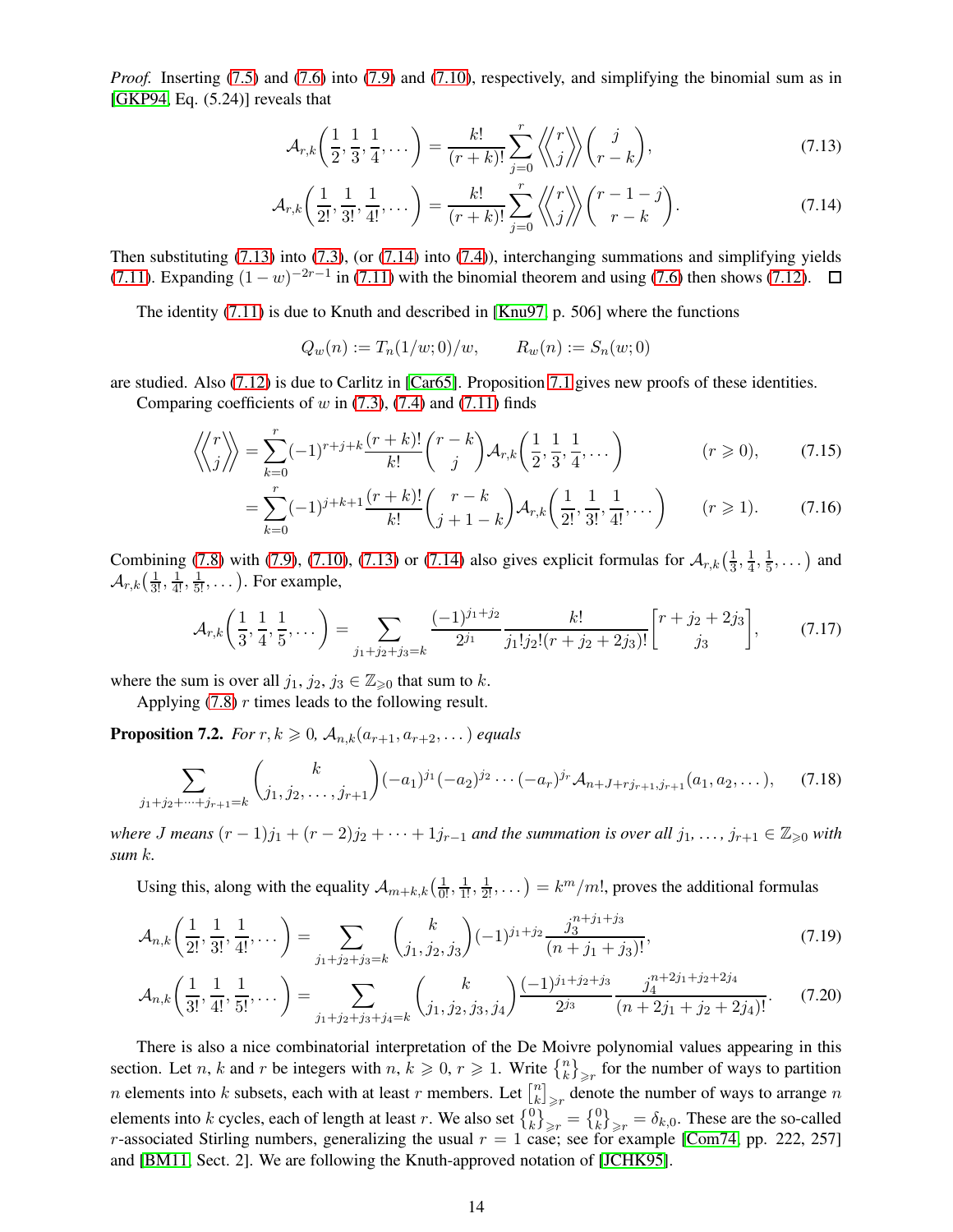Proposition 7.3. *Using sequences starting with* r − 1 *zeros, we have*

$$
\binom{n}{k}_{\geq r} = \frac{n!}{k!} \mathcal{A}_{n,k} \left( 0, 0, \dots, 0, \frac{1}{r!}, \frac{1}{(r+1)!}, \dots \right) \tag{7.21}
$$

<span id="page-14-2"></span><span id="page-14-0"></span>
$$
= \frac{n!}{k!} \mathcal{A}_{n-(r-1)k,k} \left( \frac{1}{r!}, \frac{1}{(r+1)!}, \dots \right), \tag{7.22}
$$

$$
\begin{bmatrix} n \\ k \end{bmatrix}_{\geq r} = \frac{n!}{k!} \mathcal{A}_{n,k} \left( 0, 0, \dots, 0, \frac{1}{r}, \frac{1}{r+1}, \dots \right)
$$
\n(7.23)

<span id="page-14-3"></span><span id="page-14-1"></span>
$$
= \frac{n!}{k!} \mathcal{A}_{n-(r-1)k,k} \left( \frac{1}{r}, \frac{1}{r+1}, \dots \right). \tag{7.24}
$$

*Proof.* Express the right hand side of [\(7.21\)](#page-14-0) using [\(2.2\)](#page-2-8). Each nonzero summand corresponds to a partition of n elements into  $j_r$  subsets of size  $r$ ,  $j_{r+1}$  subsets of size  $r + 1$ , and so on, with k subsets altogether. Then

$$
\frac{n!}{(j_r!j_{r+1}!\cdots)(r!)^{j_r}((r+1)!)^{j_{r+1}}\cdots}
$$

counts the n! ways to put the n elements into this partition, dividing by the  $j_m!$  ways to order the subsets of size m and dividing by the m! ways to order the elements of each subset of size m. This gives the desired  $r$ -associated Stirling subset number. The argument for the  $r$ -associated Stirling cycle number in [\(7.23\)](#page-14-1) is the same except that there are only m ways to write a particular cycle of length m. The formulas [\(7.22\)](#page-14-2), [\(7.24\)](#page-14-3) follow by  $(2.3)$ .  $\Box$ 

The De Moivre polynomial values in  $(4.12) - (4.13)$  $(4.12) - (4.13)$  and  $(7.1) - (7.4)$  $(7.1) - (7.4)$  can now be replaced by r-associated Stirling numbers. For example,

<span id="page-14-4"></span>
$$
\gamma_j = \sum_{k=0}^{2j} \frac{(-1)^k}{(2j+2k)!!} \begin{bmatrix} 2j+2k \ k \end{bmatrix}_{\geqslant 3}, \qquad \gamma_j = \sum_{k=0}^{2j} \frac{(-1)^k}{(2j+2k)!!} \begin{Bmatrix} 2j+2k \ k \end{Bmatrix}_{\geqslant 3}, \tag{7.25}
$$

where the first formula in [\(7.25\)](#page-14-4) is due to Comtet [\[Com74,](#page-17-15) p. 267], and the second is due to Brassesco and Méndez [\[BM11,](#page-17-9) Thm. 2.4]. Also

$$
\rho_j = \delta_{j,0} + \sum_{k=0}^{2j+1} \frac{(-1)^k}{(2j+2k+1)!!} \begin{bmatrix} 2j+2k+1 \ k \end{bmatrix}_{\geqslant 3},\tag{7.26}
$$

$$
= -\sum_{k=0}^{2j+1} \frac{(-1)^k}{(2j+2k+1)!!} \begin{Bmatrix} 2j+2k+1 \\ k \end{Bmatrix}_{\geqslant 3}.
$$
 (7.27)

#### 8 Approximations to the exponential integral

Ramanujan's next result after [\(1.1\)](#page-0-0) and [\(1.2\)](#page-0-2) is Entry 49, and it seems to have attracted much less attention than Entry 48. Use the relation

$$
1 + \frac{1!}{n} + \frac{2!}{n^2} + \dots + \frac{(n-1)!}{n^{n-1}} + \frac{n!}{n^n} \Psi_n = n e^{-n} \text{Ei}(n),\tag{8.1}
$$

to define  $\Psi_n$ , with  $Ei(n)$  given in [\(1.14\)](#page-2-10). Then Ramanujan computed the first terms in the asymptotic expansion of  $\Psi_n$ , writing<sup>[1](#page-14-5)</sup>

<span id="page-14-6"></span>
$$
\Psi_n = -\frac{1}{3} + \frac{4}{135n} + \frac{8}{2835n^2} + O\left(\frac{1}{n^3}\right).
$$
\n(8.2)

<span id="page-14-5"></span><sup>&</sup>lt;sup>1</sup>He was considering  $1 + \Psi_n$  so his first term is 2/3.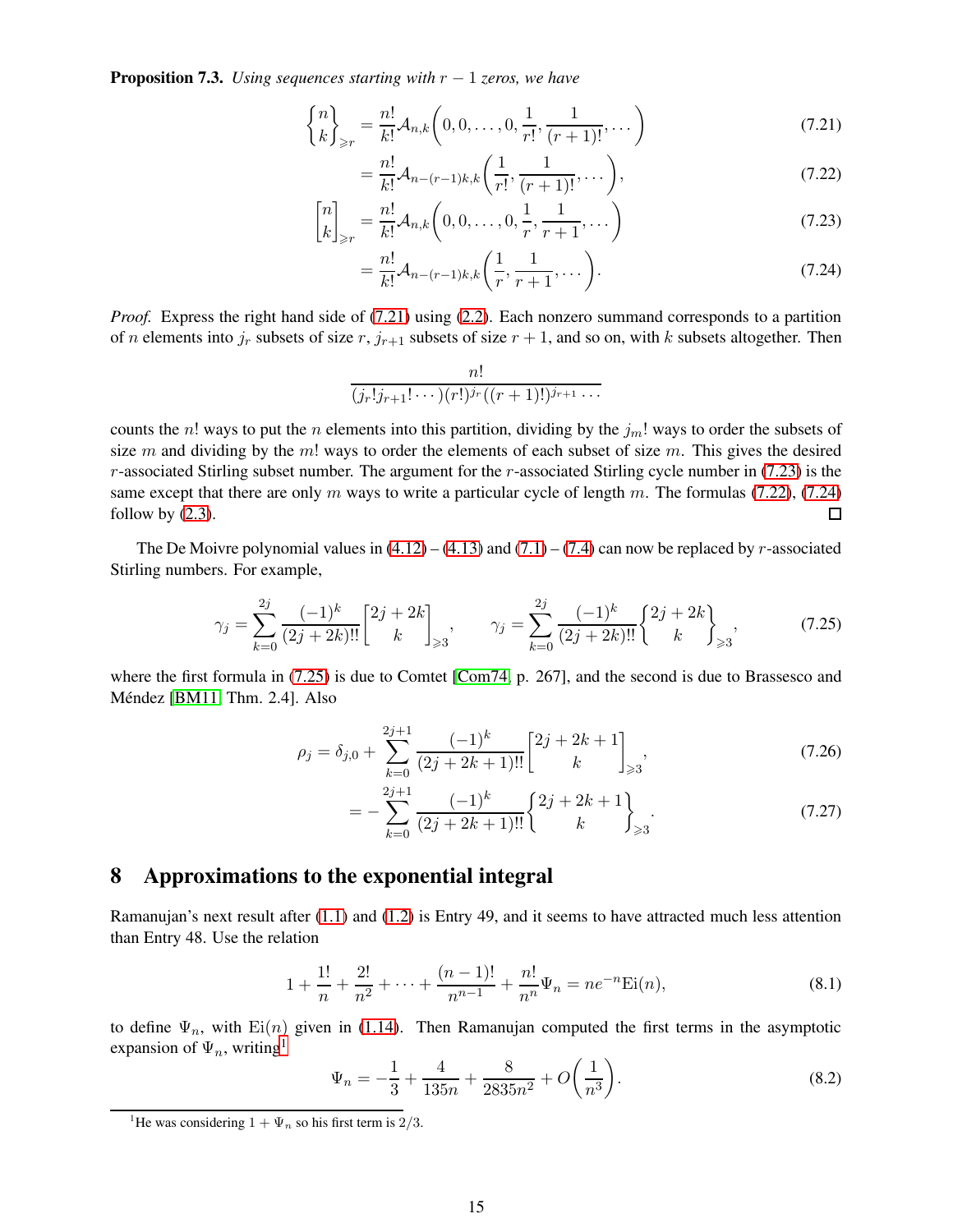See Berndt's discussion [\[Ber89,](#page-17-3) p. 184] of this entry, and a proof of [\(8.2\)](#page-14-6) based on Olver's work in [\[Olv97,](#page-17-17) pp. 523 – 531]. We are also interested in the generalization

$$
1 + \frac{1!}{n} + \frac{2!}{n^2} + \dots + \frac{(n+v-1)!}{n^{n+v-1}} + \frac{(n+v)!}{n^{n+v}} \Psi_n(v) = n e^{-n} \text{Ei}(n),\tag{8.3}
$$

and our goal is to establish the next result.

<span id="page-15-4"></span>**Theorem 8.1.** *Let* v *be any integer. As real*  $n \to \infty$ *,* 

<span id="page-15-5"></span>
$$
\Psi_n(v) = \psi_0 + \frac{\psi_1(v)}{n} + \frac{\psi_2(v)}{n^2} + \dots + \frac{\psi_{R-1}(v)}{n^{R-1}} + O\left(\frac{1}{n^R}\right),\tag{8.4}
$$

*for an implied constant depending only on* R *and* v, with  $\psi_r(v)$  *given explicitly in* [\(8.12\)](#page-16-0)*.* 

From [\[Olv97,](#page-17-17) p. 529],  $Ei(n)$  may be expressed with a contour integral whose path of integration runs along the positive reals while moving above 1 to avoid the pole:

<span id="page-15-0"></span>
$$
Ei(n) = -\pi i + \int_0^\infty \frac{e^{n(1-z)}}{1-z} dz.
$$
 (8.5)

Make the replacement

$$
\frac{1}{1-z} = 1 + z + z^2 + \dots + z^{n+v-1} + \frac{z^{n+v}}{1-z}
$$

in  $(8.5)$  to find

$$
\operatorname{Ei}(n) = -\pi i + e^n \sum_{j=0}^{n+v-1} \frac{j!}{n^{j+1}} - \int_0^\infty e^{n \cdot p(z)} \frac{z^v}{z-1} dz,
$$

for  $p(z) = 1 - z + \log z$ . Hence

<span id="page-15-1"></span>
$$
\frac{e^n}{n^{n+v}}(n+v)!\Psi_n(v) = -n\pi i - n\int_0^\infty e^{n\cdot p(z)}\frac{z^v}{z-1} dz.
$$
\n(8.6)

We would like to reuse our work in section [4](#page-6-10) to find the asymptotics of the integral in [\(8.6\)](#page-15-1). As well as having a saddle-point at  $z = 1$ , the integrand also has a simple pole there and so Theorem [2.3](#page-3-2) cannot be used. Perron in [\[Per17\]](#page-17-8) covered the case we need and we quote a version of his result in Theorem 6.3 of [\[O'S19\]](#page-17-7) next, (though it is slightly more general than required). Note that  $R_p$  depends only on the holomorphic function  $p(z)$  and  $z_0$ ; it can be any positive number that is sufficiently small.

<span id="page-15-3"></span>**Theorem 8.2.** (Perron's method for an integrand containing a factor  $(z - z_0)^{a-1}$  for arbitrary  $a \in \mathbb{C}$ .) *Suppose Assumptions* [2.2](#page-3-0)*hold, though with the following change to the contour C. Starting at*  $z_1$  *it runs to* the point  $z'_1$  which is a distance  $R_p$  from  $z_0$  and on the bisecting line with angle  $\theta_{k_1}$ . Then the contour circles  $z_0$  to arrive at the point  $z'_2$  which is a distance  $R_p$  from  $z_0$  and on the bisecting line with angle  $\theta_{k_2}$ . Finally, the contour ends at  $z_2$ . The integers  $k_1$  and  $k_2$  keep track of how C rotates about  $z_0$  between  $z'_1$  and  $z'_2$ ; the *angle of rotation is*  $2\pi (k_2 - k_1)/\mu$ .

Suppose that  $\text{Re}(p(z)) < \text{Re}(p(z_0))$  for all z in the segments of C between  $z_1$  and  $z'_1$  and between  $z'_2$ and  $z_2$  *(including endpoints). Let*  $a \in \mathbb{C}$ *. For*  $z \in \mathcal{C}$ *, the branch of*  $(z - z_0)^{a-1}$  *is specified by requiring* 

<span id="page-15-2"></span>
$$
(z'_1 - z_0)^{a-1} = |z'_1 - z_0|^{a-1} \cdot e^{i\theta_{k_1}(a-1)}
$$
\n(8.7)

*when*  $z = z'_1$  and by continuity at the other points of C. Then for any  $S \in \mathbb{Z}_{\geqslant 0}$ ,

$$
\int_{\mathcal{C}} e^{n \cdot p(z)} (z - z_0)^{a-1} q(z) dz
$$
\n
$$
= e^{n \cdot p(z_0)} \left( \sum_{s=0}^{S-1} \Gamma\left(\frac{s+a}{\mu}\right) \frac{\alpha_s \left(e^{2\pi i k_2(s+a)/\mu} - e^{2\pi i k_1(s+a)/\mu}\right)}{n^{(s+a)/\mu}} + O\left(\frac{K_q}{n^{(S+\text{Re}(a))/\mu}}\right) \right)
$$
(8.8)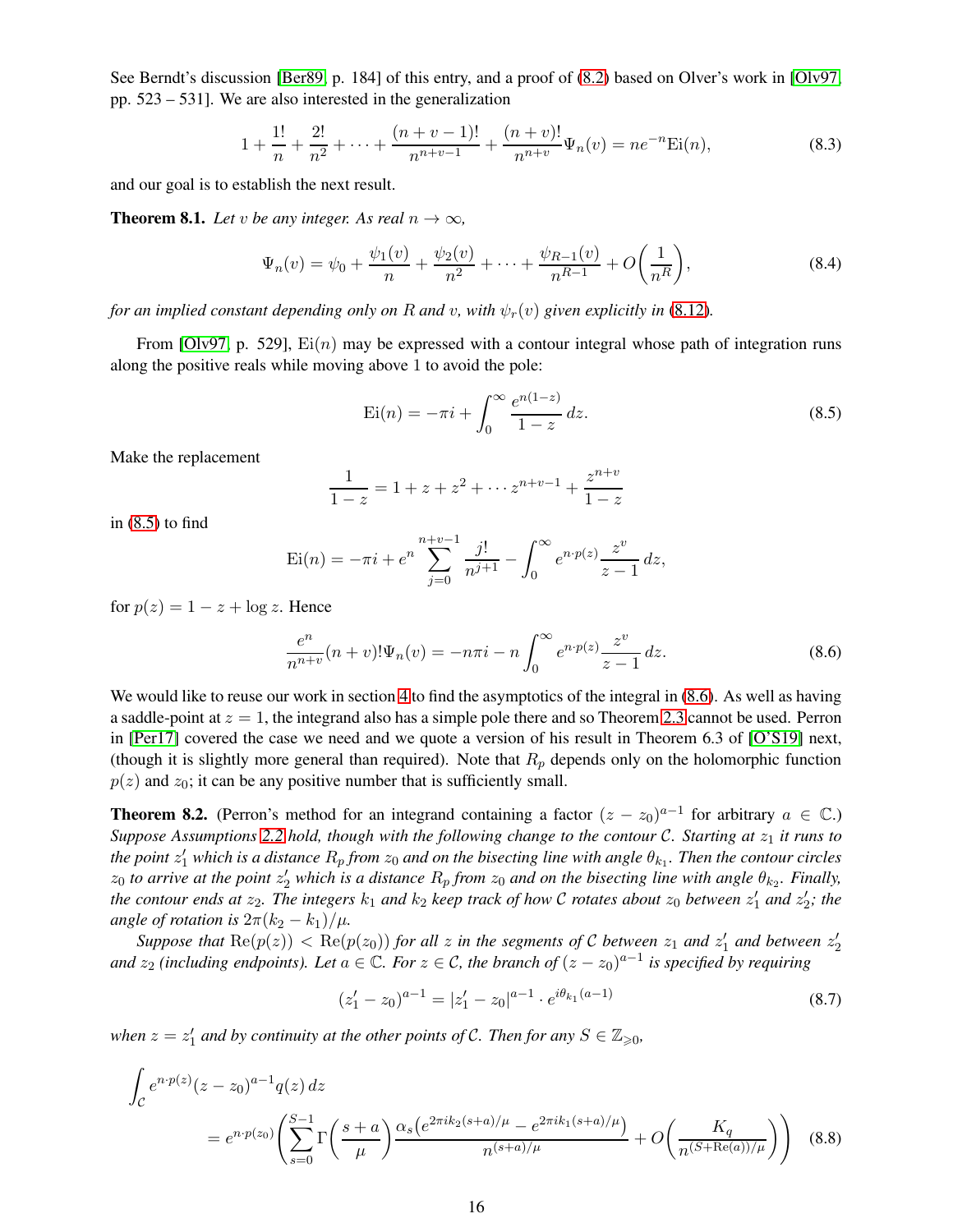*where the implied constant in* [\(8.8\)](#page-15-2) *is independent of n and q. The numbers*  $\alpha_s$  *are given by* [\(2.11\)](#page-3-5)*, depending on* a *now.* If  $(s + a)/\mu \in \mathbb{Z}_{\leq 0}$  then

$$
\Gamma((s+a)/\mu)\left(e^{2\pi i k_2(s+a)/\mu}-e^{2\pi i k_1(s+a)/\mu}\right)
$$

*in* [\(8.8\)](#page-15-2) *is not defined and must be replaced by*  $2\pi i (k_2 - k_1)(-1)^{(s+a)/\mu}/|(s+a)/\mu|!$ .

We may apply Theorem [8.2](#page-15-3) to the integral in [\(8.6\)](#page-15-1) taking  $z_1 = 1/2$ ,  $z_0 = 1$  and  $z_2 = 3/2$ , since the remaining parts are exponentially small by the work in Lemma [3.2.](#page-4-9) Then use [\(4.4\)](#page-6-6),  $a = 0$ ,  $k_1 = 1$  and  $k_2 = 0$ , to obtain

<span id="page-16-1"></span>
$$
\int_0^\infty e^{np(z)} \frac{z^v}{z-1} \, dz = -\pi i + \sum_{s=1}^{S-1} \Gamma\left(\frac{s}{2}\right) \frac{\alpha_s \cdot (1 - (-1)^s)}{n^{s/2}} + O\left(\frac{1}{n^{S/2}}\right). \tag{8.9}
$$

Using [\(8.9\)](#page-16-1) in [\(8.6\)](#page-15-1) and simplifying  $\alpha_s$  in [\(2.11\)](#page-3-5) shows the next result.

<span id="page-16-2"></span>**Proposition 8.3.** *As*  $n \to \infty$ *,* 

$$
\frac{e^n}{n^{n+v}}\Gamma(n+v+1)\Psi_n(v) = \sqrt{2\pi n}\bigg(\tau_0(v) + \frac{\tau_1(v)}{n} + \frac{\tau_2(v)}{n^2} + \dots + \frac{\tau_{R-1}(v)}{n^{R-1}} + O\bigg(\frac{1}{n^R}\bigg)\bigg),\tag{8.10}
$$

*for an implied constant depending only on*  $R \in \mathbb{Z}_{\geq 1}$  *and*  $v \in \mathbb{Z}$ *, with* 

$$
\tau_r(v) := \sum_{m=0}^{2r+1} (-1)^{m+1} \binom{v}{2r+1-m} \sum_{k=0}^m \frac{(2r+2k-1)!!}{(-1)^k k!} \mathcal{A}_{m,k} \left( \frac{1}{3}, \frac{1}{4}, \frac{1}{5}, \dots \right). \tag{8.11}
$$

*Proof of Theorem [8.1.](#page-15-4)* Combining Propositions [1.1](#page-2-3) and [8.3](#page-16-2) produces

$$
\Psi_n(v) = \left(\sum_{r=0}^{R-1} \frac{\tau_r(v)}{n^r} + O\left(\frac{1}{n^R}\right)\right) / \left(1 + \sum_{r=1}^{R-1} \frac{\gamma_r(v)}{n^r} + O\left(\frac{1}{n^R}\right)\right).
$$

Then [\(8.4\)](#page-15-5) follows and  $\psi_r(v)$  may be expressed in terms of the  $\tau_r(v)$  and  $\gamma_r(v)$  coefficients. Using [\[O'S,](#page-17-6) Prop. 3.2], for example, to find the multiplicative inverse of the series involving  $\gamma_r(v)$  yields

<span id="page-16-0"></span>
$$
\psi_r(v) = \sum_{m=0}^r \tau_{r-m}(v) \sum_{k=0}^m (-1)^k \mathcal{A}_{m,k}(\gamma_1(v), \gamma_2(v), \dots).
$$
 (8.12)

<span id="page-16-3"></span> $\Box$ 

A computation now finds for example, with v any fixed integer as  $n \to \infty$ ,

$$
\Psi_n(v) = -\frac{1}{3} - v + \left(\frac{4}{135} + \frac{v(v+1)^2}{3}\right) \frac{1}{n} + \left(\frac{8}{2835} - \frac{v(9v^4 + 45v^3 + 75v^2 + 47v + 8)}{135}\right) \frac{1}{n^2} + O\left(\frac{1}{n^3}\right).
$$
 (8.13)

The expansion [\(1.5\)](#page-1-0) of  $\theta_n(v)$  looks similar to [\(8.13\)](#page-16-3) and, in particular, their constant terms  $\psi_r = \psi_r(0)$  and  $\rho_r$  seem to agree up to an alternating sign.

**Conjecture 8.4.** *For all*  $r \ge 0$  *we have*  $\psi_r = (-1)^{r+1} \rho_r$ *.* 

We have confirmed this relation for  $r \leq 100$  and hope to pursue it in a followup work.